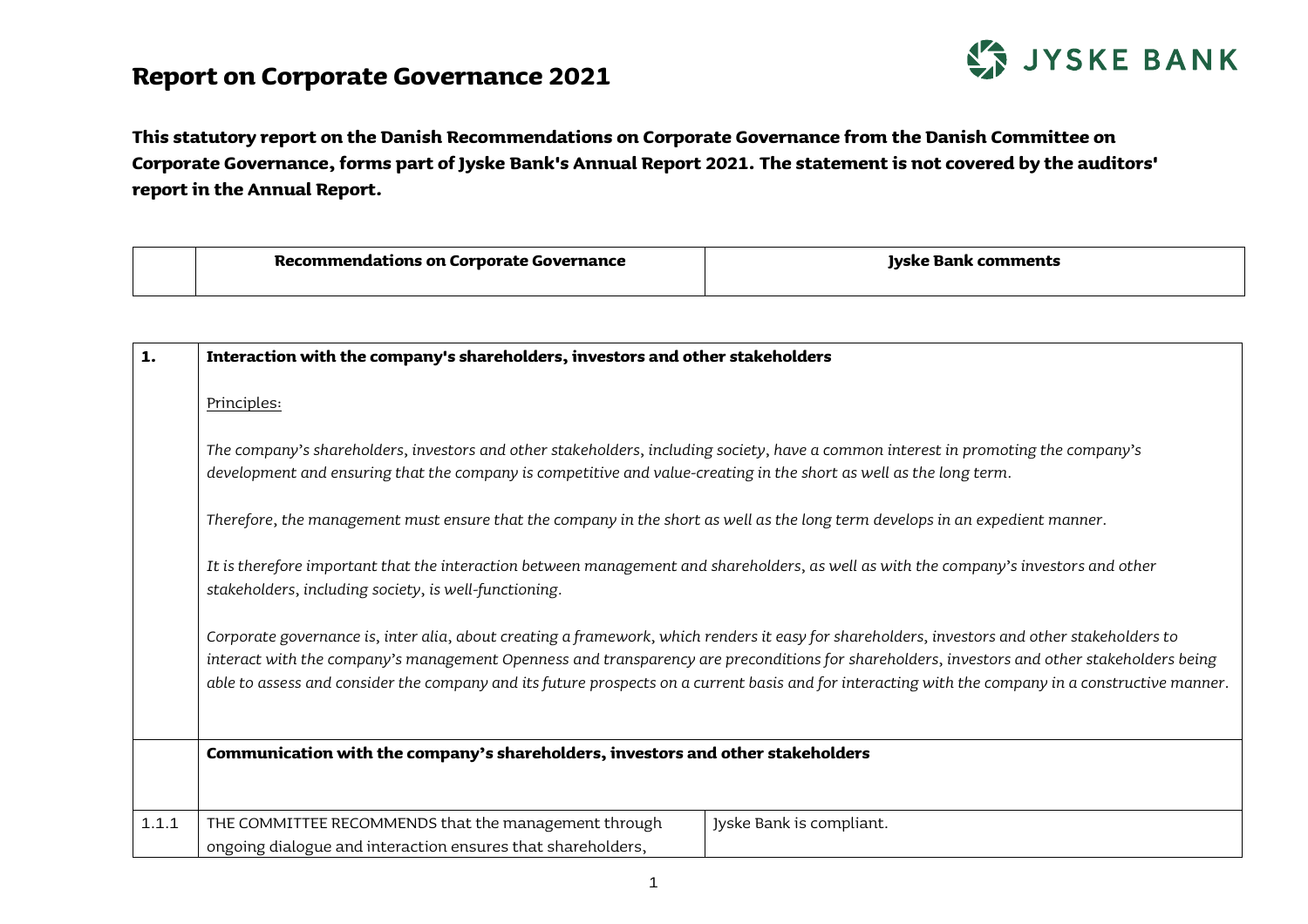|        | <b>Recommendations on Corporate Governance</b>                                                                                                                                                                                                                                                                                          | <b>Jyske Bank comments</b>                                                                                                                                                                                                                                                                                                                                                                                                                                                                                            |
|--------|-----------------------------------------------------------------------------------------------------------------------------------------------------------------------------------------------------------------------------------------------------------------------------------------------------------------------------------------|-----------------------------------------------------------------------------------------------------------------------------------------------------------------------------------------------------------------------------------------------------------------------------------------------------------------------------------------------------------------------------------------------------------------------------------------------------------------------------------------------------------------------|
|        |                                                                                                                                                                                                                                                                                                                                         |                                                                                                                                                                                                                                                                                                                                                                                                                                                                                                                       |
|        | investors and other stakeholders gain the relevant insight into the<br>company's affairs, and that the Supervisory Board obtains the<br>possibility of hearing and including their views in its work.                                                                                                                                   | Jyske Bank informs shareholders, investors and other stakeholders<br>about the bank's development at jyskebank.dk on an ongoing basis,<br>and the bank always seeks an active dialogue with both Danish and<br>foreign shareholders and investors through investor presentations and<br>conferences as well as conducting road shows. Feedback from<br>shareholders is part of the quarterly investor relations reporting to the<br>management.<br>Jyske Bank's Supervisory Board or, as referred to by the Bank, its |
|        |                                                                                                                                                                                                                                                                                                                                         | 'Supervisory Board' keeps a close dialogue with the Shareholders'<br>Representatives elected by the shareholders, and the viewpoints of the<br>Shareholders' Representatives are actively and determinedly<br>considered in material decision-making processes.                                                                                                                                                                                                                                                       |
| 1.1.2. | THE COMMITTEE RECOMMENDS that the company adopts policies<br>on the company's relationships with its shareholders, investors<br>and if relevant other stakeholders in order to ensure that the<br>various interests are included in the company's considerations and<br>that such policies are made available on the company's website. | Jyske Bank is compliant.                                                                                                                                                                                                                                                                                                                                                                                                                                                                                              |
| 1.1.3  | THE COMMITTEE RECOMMENDS that the company publishes<br>quarterly reports.                                                                                                                                                                                                                                                               | Jyske Bank is compliant.                                                                                                                                                                                                                                                                                                                                                                                                                                                                                              |
| 1.2.   | The general meeting                                                                                                                                                                                                                                                                                                                     |                                                                                                                                                                                                                                                                                                                                                                                                                                                                                                                       |
| 1.2.1. | THE COMMITTEE RECOMMENDS that the Supervisory Board<br>organises the company's general meeting in a manner that allows<br>shareholders, who are unable to attend the meeting in person or<br>are represented by proxy at the general meeting, to vote and raise<br>questions to the management prior to or at the general meeting.      | Jyske Bank is compliant and transmits the general meeting via<br>webcast.                                                                                                                                                                                                                                                                                                                                                                                                                                             |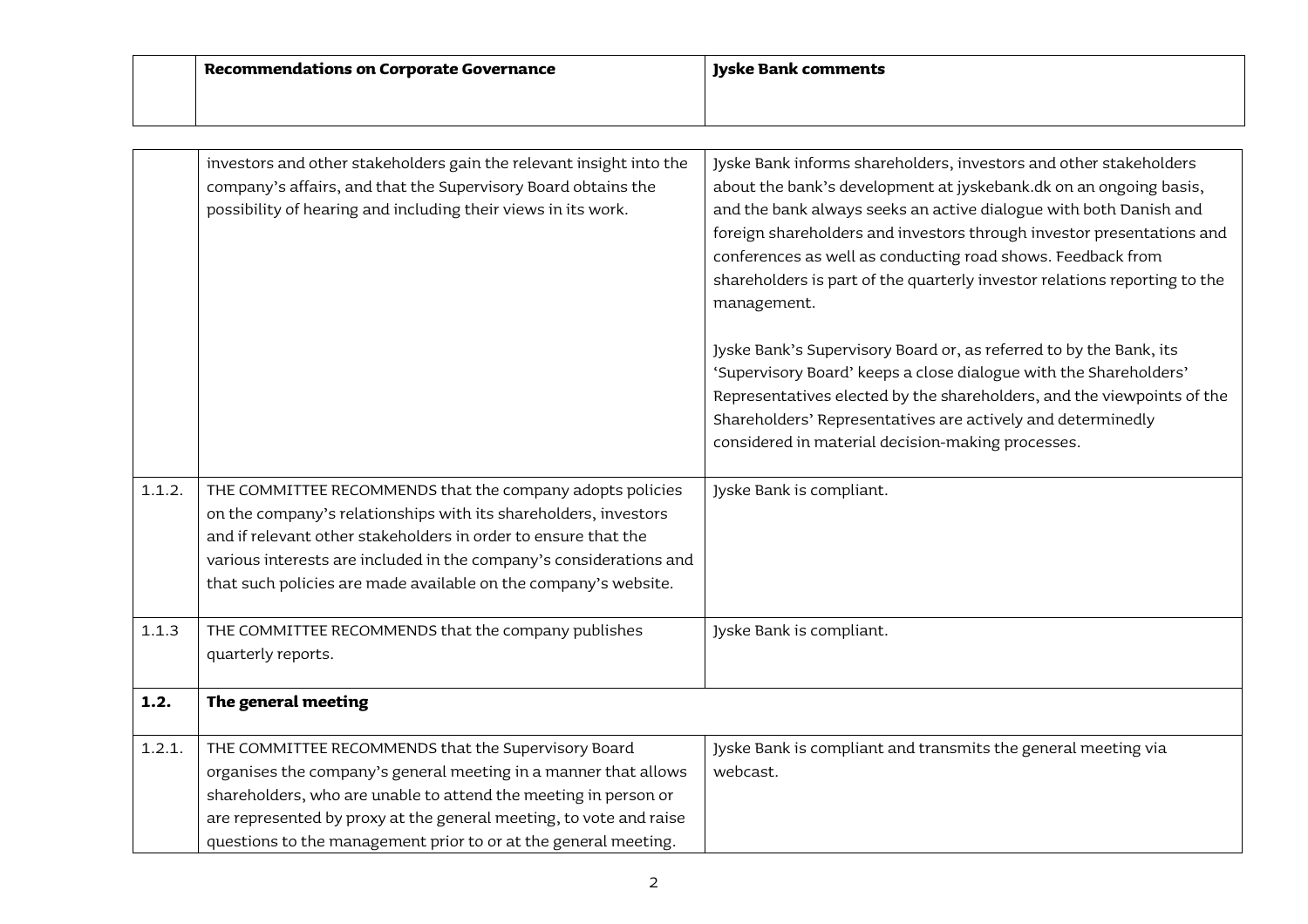| Recommendations on Corporate Governance | Jyske Bank comments |
|-----------------------------------------|---------------------|
|                                         |                     |

|        | THE COMMITTEE RECOMMENDS that the Supervisory Board ensures<br>that shareholders can observe the general meeting via webcast or<br>other digital transmission.                                                                                                                                                                                                                                                                                                                                                                                                                                                                      |                                                                                                                                                                                                                                                                                                                                                                                                                                                                                                                                                                                                                                                                         |
|--------|-------------------------------------------------------------------------------------------------------------------------------------------------------------------------------------------------------------------------------------------------------------------------------------------------------------------------------------------------------------------------------------------------------------------------------------------------------------------------------------------------------------------------------------------------------------------------------------------------------------------------------------|-------------------------------------------------------------------------------------------------------------------------------------------------------------------------------------------------------------------------------------------------------------------------------------------------------------------------------------------------------------------------------------------------------------------------------------------------------------------------------------------------------------------------------------------------------------------------------------------------------------------------------------------------------------------------|
| 1.2.2  | THE COMMITTEE RECOMMENDS that proxies and postal votes to be<br>used at the general meeting enable the shareholders to consider<br>each individual item on the agenda.                                                                                                                                                                                                                                                                                                                                                                                                                                                              | Jyske Bank is compliant.                                                                                                                                                                                                                                                                                                                                                                                                                                                                                                                                                                                                                                                |
| 1.3.   | <b>Takeover bids</b>                                                                                                                                                                                                                                                                                                                                                                                                                                                                                                                                                                                                                |                                                                                                                                                                                                                                                                                                                                                                                                                                                                                                                                                                                                                                                                         |
| 1.3.1. | THE COMMITTEE RECOMMENDS that the company has a procedure<br>in place in the event of takeover bids, containing a "road map"<br>covering matters for the Supervisory Board to consider in the event<br>of a takeover bid, or if the Supervisory Board obtains reasonable<br>grounds to suspect that a takeover bid may be submitted. In<br>addition, it is recommended that it appears from the procedure<br>that the Supervisory Board abstains from countering any takeover<br>bids by taking actions that seek to prevent the shareholders from<br>deciding on the takeover bid, without the approval of the general<br>meeting. | Jyske Bank is partially compliant.<br>Jyske Bank's Supervisory Board has a procedure which, in accordance<br>with the law and the company's Articles of Association, does not<br>prevent the shareholders from deciding on a takeover bid. However, in<br>a given situation, the Supervisory Board reserves the right to assess the<br>possibilities of making dispositions which the Supervisory Board finds<br>to be in accordance with the long-term interests of the shareholders,<br>customers, employees and society and with Jyske Bank's goal of being<br>an independent Danish group, as the Supervisory Board is aware of the<br>Group's societal importance. |
| 1.4.1. | THE COMMITTEE RECOMMENDS that the Supervisory Board adopts<br>a policy for the company's corporate social responsibility, including<br>social responsibility and sustainability, and that the policy is<br>available in the management commentary and/or on the<br>company's website. The Committee recommends that the<br>Supervisory Board ensures compliance with the policy.                                                                                                                                                                                                                                                    | Jyske Bank is compliant.                                                                                                                                                                                                                                                                                                                                                                                                                                                                                                                                                                                                                                                |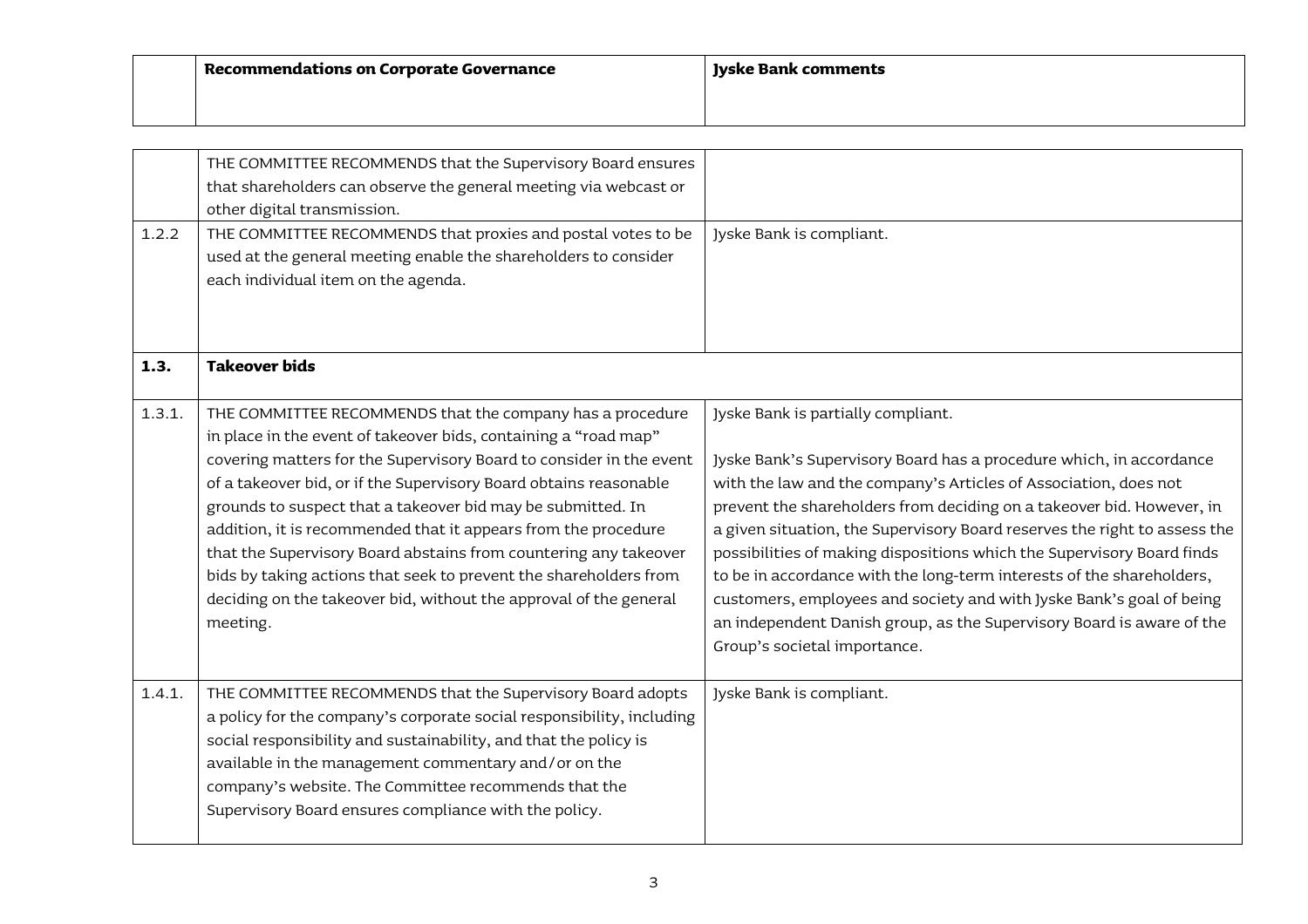| Recommendations on Corporate Governance | Jyske Bank comments |
|-----------------------------------------|---------------------|
|                                         |                     |

| 1.4.2.                                                                                                                                      | THE COMMITTEE RECOMMENDS that the Supervisory Board adopts                                                                                                                                                                                                                                     | Jyske Bank is compliant.                                                                                                                           |  |
|---------------------------------------------------------------------------------------------------------------------------------------------|------------------------------------------------------------------------------------------------------------------------------------------------------------------------------------------------------------------------------------------------------------------------------------------------|----------------------------------------------------------------------------------------------------------------------------------------------------|--|
|                                                                                                                                             | a tax policy to be made available on the company's website.                                                                                                                                                                                                                                    |                                                                                                                                                    |  |
|                                                                                                                                             |                                                                                                                                                                                                                                                                                                |                                                                                                                                                    |  |
| 2.                                                                                                                                          |                                                                                                                                                                                                                                                                                                |                                                                                                                                                    |  |
|                                                                                                                                             | The duties and responsibilities of the Supervisory Board                                                                                                                                                                                                                                       |                                                                                                                                                    |  |
|                                                                                                                                             | Principles:                                                                                                                                                                                                                                                                                    |                                                                                                                                                    |  |
|                                                                                                                                             |                                                                                                                                                                                                                                                                                                | It is the responsibility of the Supervisory Board to safeguard the company's and the shareholders' interests with care and with due consideration  |  |
|                                                                                                                                             | for the investors and other stakeholders.                                                                                                                                                                                                                                                      |                                                                                                                                                    |  |
|                                                                                                                                             |                                                                                                                                                                                                                                                                                                | The Supervisory Board must ensure the value creation in the company in the short as well as in the long term and is responsible for the company's  |  |
|                                                                                                                                             |                                                                                                                                                                                                                                                                                                | strategy and for following up on the implementation of the strategy. In addition to the statutory duties, the Supervisory Board must ensure that   |  |
|                                                                                                                                             | the company possesses the required financial prerequisites and the competencies to reach its targets.<br>Reaching the company's strategic targets presupposes that the Supervisory Board engages a competent executive management to handle the day-                                           |                                                                                                                                                    |  |
|                                                                                                                                             |                                                                                                                                                                                                                                                                                                |                                                                                                                                                    |  |
| to-day management, that the Supervisory Board determines the division of duties between the Supervisory Board and the executive management, |                                                                                                                                                                                                                                                                                                |                                                                                                                                                    |  |
|                                                                                                                                             | determines the duties and the employment terms of the executive management and that the Supervisory Board ensures that clear guidelines                                                                                                                                                        |                                                                                                                                                    |  |
|                                                                                                                                             | concerning responsibility, planning, follow-up and risk management are in place. The Supervisory Board supervises the executive management and<br>determines the guidelines for executing the supervision. In supervising the executive management, the Supervisory Board must ensure that the |                                                                                                                                                    |  |
|                                                                                                                                             | executive management continuously improves, and that members are retained or dismissed.                                                                                                                                                                                                        |                                                                                                                                                    |  |
|                                                                                                                                             |                                                                                                                                                                                                                                                                                                |                                                                                                                                                    |  |
|                                                                                                                                             | The chairperson organises, convenes and chairs meetings of the Supervisory Board in order to ensure that duties are performed efficiently and                                                                                                                                                  |                                                                                                                                                    |  |
|                                                                                                                                             | pursues the best possible preconditions for performing the duties of the Supervisory Board.                                                                                                                                                                                                    |                                                                                                                                                    |  |
|                                                                                                                                             |                                                                                                                                                                                                                                                                                                | It may be expedient to organise the duties of the Supervisory Board in an annual wheel in order to ensure that the Supervisory Board addresses all |  |
|                                                                                                                                             | the relevant duties on an annual basis.                                                                                                                                                                                                                                                        |                                                                                                                                                    |  |
| 2.1.                                                                                                                                        | <b>Overall tasks and responsibilities</b>                                                                                                                                                                                                                                                      |                                                                                                                                                    |  |
|                                                                                                                                             |                                                                                                                                                                                                                                                                                                |                                                                                                                                                    |  |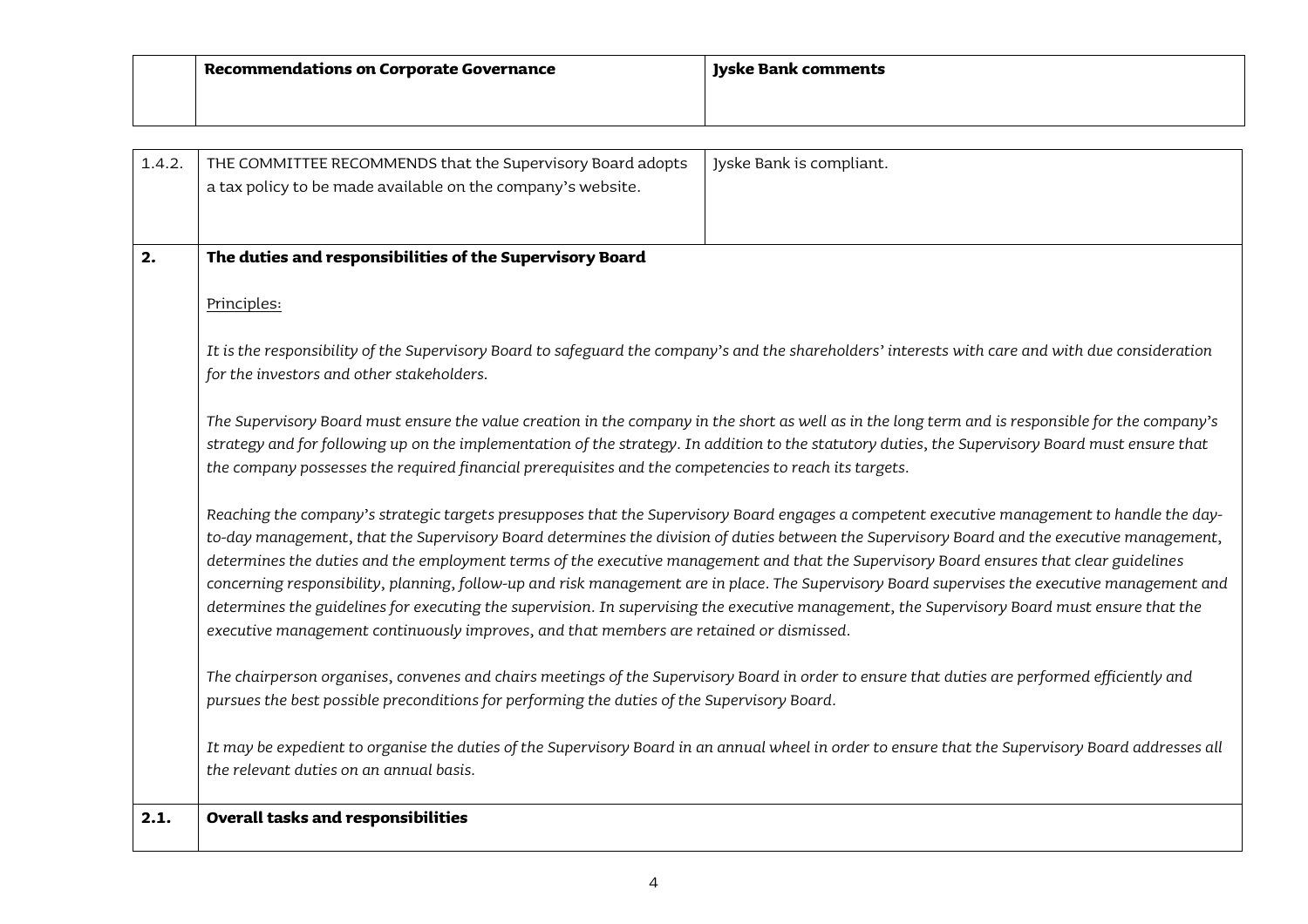| <b>Recommendations on Corporate Governance</b> | Jyske Bank comments |
|------------------------------------------------|---------------------|
|                                                |                     |

| 2.1.1. | THE COMMITTEE RECOMMENDS that the Supervisory Board in               | Jyske Bank is compliant. |
|--------|----------------------------------------------------------------------|--------------------------|
|        | support of the company's statutory objects according to its articles |                          |
|        | of association and the long-term value creation considers the        |                          |
|        | company's purpose and ensures and promotes a good culture and        |                          |
|        | sound values in the company. The company should provide an           |                          |
|        | account thereof in the management commentary and/or on the           |                          |
|        | company's website.                                                   |                          |
| 2.1.2. | THE COMMITTEE RECOMMENDS that the Supervisory Board at least         | Jyske Bank is compliant. |
|        | once a year discusses and on a regular basis follows up on the       |                          |
|        | company's overall strategic targets in order to ensure the value     |                          |
|        | creation in the company.                                             |                          |
|        |                                                                      |                          |
| 2.1.3. | THE COMMITEE RECOMMENDS that the Supervisory Board on a              | Jyske Bank is compliant. |
|        | continuously basis takes steps to examine whether the company's      |                          |
|        | share and capital structure supports the strategy and the long-      |                          |
|        | term value creation in the interest of the company as well as the    |                          |
|        | shareholders. The Committee recommends that the company gives        |                          |
|        | an account thereof in the management commentary.                     |                          |
|        |                                                                      |                          |
| 2.1.4. | THE COMMITTEE RECOMMENDS that the Supervisory Board                  | Jyske Bank is compliant. |
|        | prepares and on an annual basis reviews guidelines for the           |                          |
|        | executive management, including requirements in respect of the       |                          |
|        | reporting to the Supervisory Board.                                  |                          |
| 2.2.   | <b>Board members</b>                                                 |                          |
|        |                                                                      |                          |
| 2.2.1. | THE COMMITTEE RECOMMENDS that the Supervisory Board, in              | Jyske Bank is compliant. |
|        | addition to a chairperson, appoints a vice chairperson, who can      |                          |
|        | step in if the chairperson is absent and who can generally act as    |                          |
|        | the chairperson's close sparring partner.                            |                          |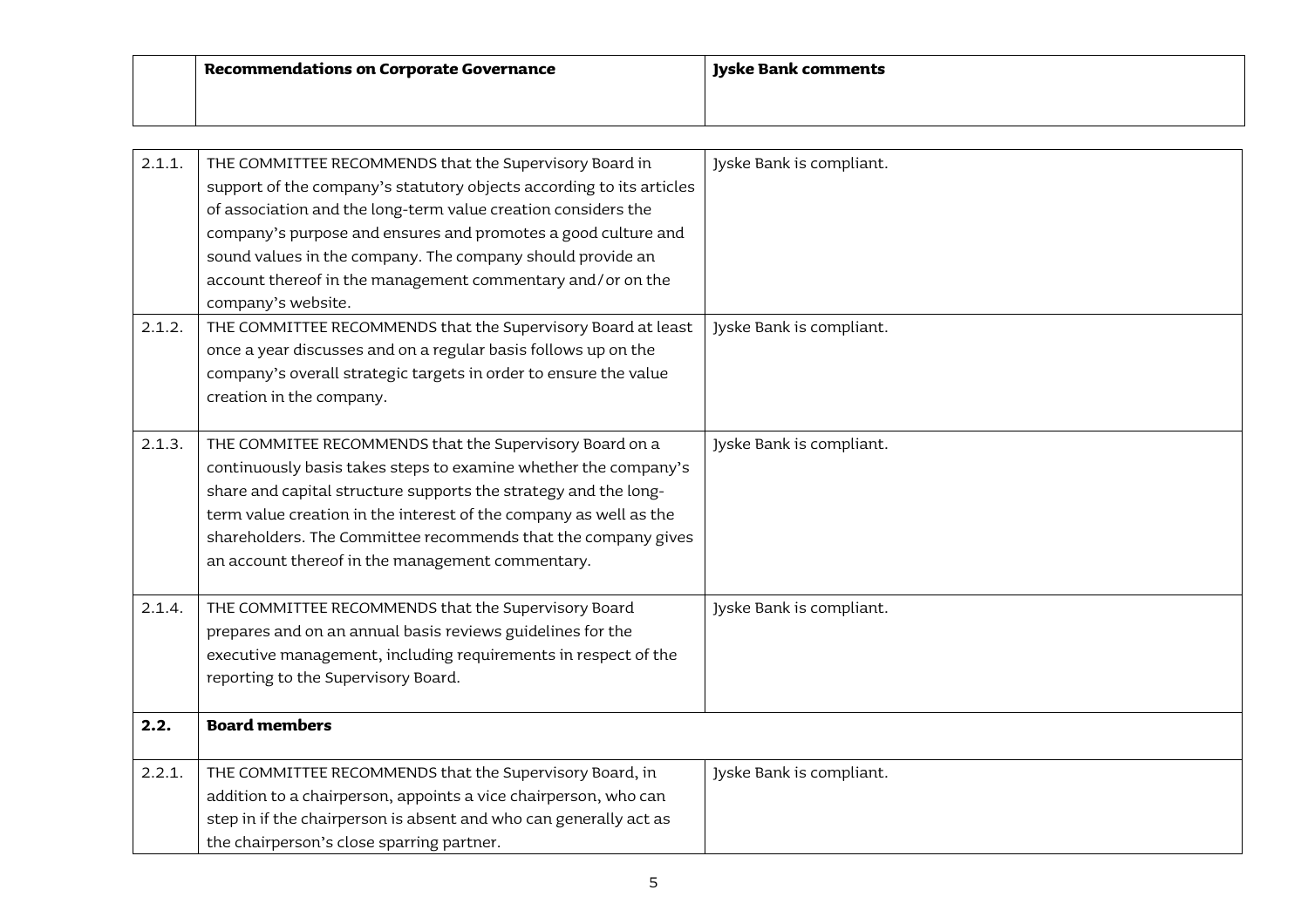| $\mid$ Recommendations on Corporate Governance | Jyske Bank comments |
|------------------------------------------------|---------------------|
|                                                |                     |

| 2.2.2  | THE COMMITTEE RECOMMENDS that the chairperson in<br>cooperation with the individual members of the Supervisory Board<br>ensures that the members up-date and supplement their<br>knowledge of relevant matters, and that the members' special<br>knowledge and qualifications are applied in the best possible<br>manner.                                                                                                                                                                                                                                                                                                                                                                                                                                                                                                                                                          | Jyske Bank is compliant. |
|--------|------------------------------------------------------------------------------------------------------------------------------------------------------------------------------------------------------------------------------------------------------------------------------------------------------------------------------------------------------------------------------------------------------------------------------------------------------------------------------------------------------------------------------------------------------------------------------------------------------------------------------------------------------------------------------------------------------------------------------------------------------------------------------------------------------------------------------------------------------------------------------------|--------------------------|
| 2.2.3. | THE COMMITTEE RECOMMENDS that if the Supervisory Board, in<br>exceptional cases, requests a member of the Supervisory Board to<br>take on special duties for the company, for instance, for a short<br>period to take part in the daily management of the company, the<br>Supervisory Board should approve this in order to ensure that the<br>Supervisory Board maintains its independent overall management<br>and control function. It is recommended that the company<br>publishes any decision on allowing a member of the Supervisory<br>Board to take part in the daily management, including the<br>expected duration thereof.                                                                                                                                                                                                                                             | Jyske Bank is compliant. |
| 3.     | The composition, organisation and evaluation of the Supervisory Board<br>Principles:<br>The Supervisory Board acts collectively and has a joint responsibility for performing the duties of the Supervisory Board. The composition of the<br>Supervisory Board must enable the Supervisory Board to manage duties relating to strategy, management and supervision/control. It is important<br>that the Supervisory Board manages its duties efficiently in a constructive dialogue with executive management and that the individual members of<br>the Supervisory Board always act independently without any conflict of interest.<br>Diversity (including age, gender or educational and commercial background) increases the quality of the work and the interaction on the<br>Supervisory Board and ensures diverse approaches to solving the tasks of the Supervisory Board. |                          |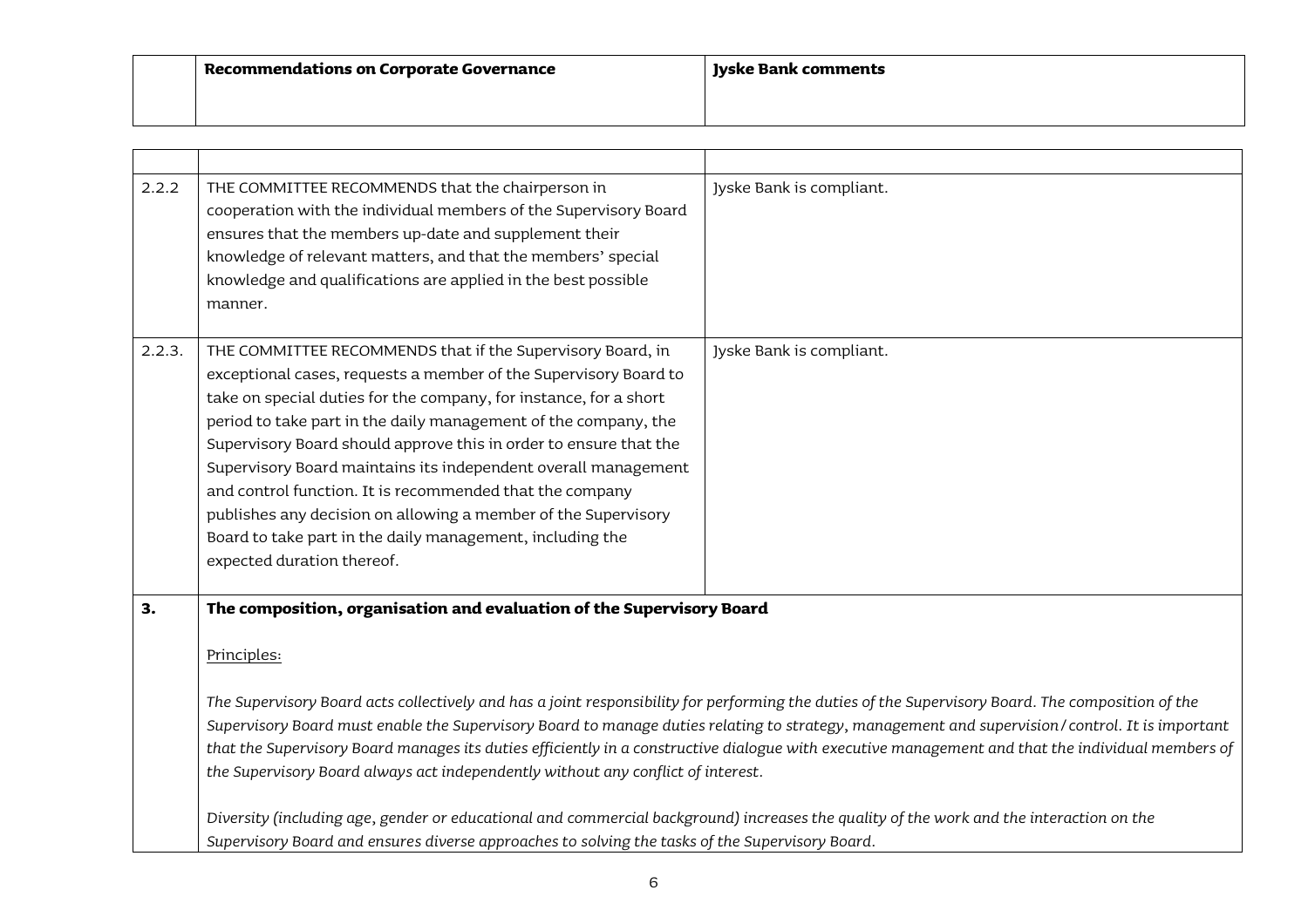|        | The Supervisory Board determines the qualifications required on the board and continuously evaluates whether the composition and the<br>qualifications of the members, reflect the company's requirements for safeguarding the company's interests.<br>The evaluation of the Supervisory Board is an important tool to ensure that the company has a competent, relevant, professional and active<br>Supervisory Board. It is therefore important that the Supervisory Board on a current basis conducts self-evaluation and evaluates its cooperation<br>with executive management, and that there is transparency in the process as well as the results of the evaluations. The evaluation should also<br>include an evaluation of the chairperson's performance of his/her duties. |                                                                                                                                                                                                                                                                                                                                                                                           |
|--------|---------------------------------------------------------------------------------------------------------------------------------------------------------------------------------------------------------------------------------------------------------------------------------------------------------------------------------------------------------------------------------------------------------------------------------------------------------------------------------------------------------------------------------------------------------------------------------------------------------------------------------------------------------------------------------------------------------------------------------------------------------------------------------------|-------------------------------------------------------------------------------------------------------------------------------------------------------------------------------------------------------------------------------------------------------------------------------------------------------------------------------------------------------------------------------------------|
|        |                                                                                                                                                                                                                                                                                                                                                                                                                                                                                                                                                                                                                                                                                                                                                                                       |                                                                                                                                                                                                                                                                                                                                                                                           |
|        | Pursuant to the Danish Companies Act, the Supervisory Board will typically include employee representatives, and they should be evaluated in the<br>same manner as the other members of the Supervisory Board.                                                                                                                                                                                                                                                                                                                                                                                                                                                                                                                                                                        |                                                                                                                                                                                                                                                                                                                                                                                           |
| 3.1.   | Composition                                                                                                                                                                                                                                                                                                                                                                                                                                                                                                                                                                                                                                                                                                                                                                           |                                                                                                                                                                                                                                                                                                                                                                                           |
| 3.1.1. | THE COMMITEE RECOMMENDS that the Supervisory Board on an<br>annual basis reviews and in the management commentary and/or<br>on the company's website states<br>• which qualifications the Supervisory Board should possess,<br>collectively and individually, in order to perform its duties in<br>the best possible manner, and<br>the composition and diversity of the Supervisory Board.<br>$\ddot{\phantom{0}}$                                                                                                                                                                                                                                                                                                                                                                   | Jyske Bank is compliant.<br>It is ensured on an ongoing basis that the Supervisory Board members<br>maintain their qualifications, e.g. via relevant education.                                                                                                                                                                                                                           |
| 3.1.2. | THE COMMITTEE RECOMMENDS that the Supervisory Board on an<br>annual basis discusses the company's activities in order to ensure<br>relevant diversity at the different management levels of the<br>company and adopts a diversity policy, which is included in the<br>management commentary and/or available on the company's<br>website.                                                                                                                                                                                                                                                                                                                                                                                                                                             | Jyske Bank is compliant.<br>The Supervisory Board has established a diversity policy in the Group.<br>According to the Articles of Association of Jyske Bank, members of the<br>Supervisory Board are generally recruited from the Shareholders'<br>Representatives In this way, it is the intention to attract candidates<br>who possess a wide range of qualifications and competences. |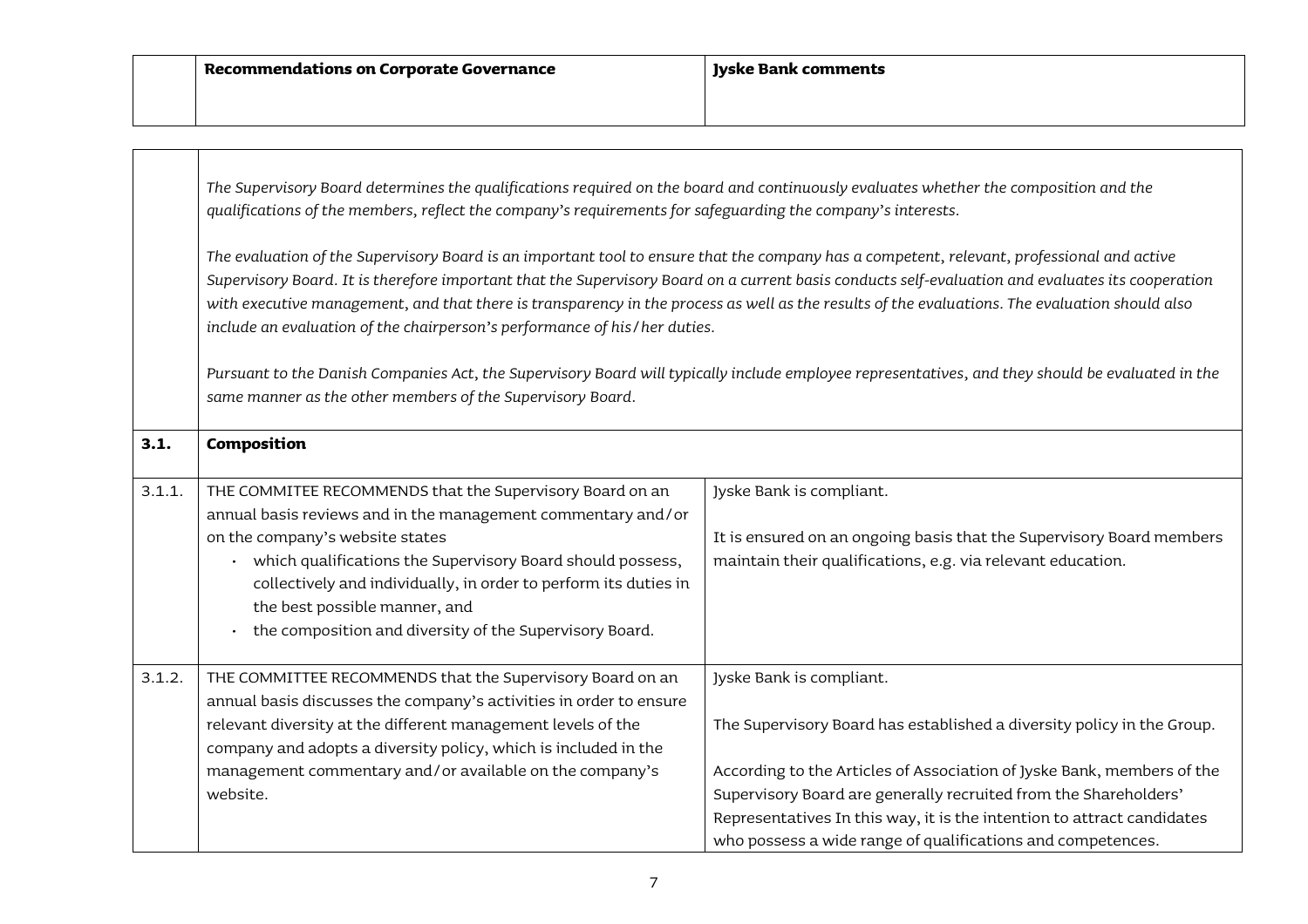| Recommendations on Corporate Governance | Ivske Bank comments |
|-----------------------------------------|---------------------|
|                                         |                     |

|        |                                                                                                                                                                                                                                                                                                                                                                                | Also, importance is attached to ensuring sufficient geographical and<br>commercial diversification as well as diversification in terms of age in<br>the Shareholders' Representatives and the Supervisory Board.<br>Each year a separate written report on equal opportunities and<br>diversity is prepared, and this report is available on the Bank's website.                                                                                                                                                                                                                                                                                                                 |
|--------|--------------------------------------------------------------------------------------------------------------------------------------------------------------------------------------------------------------------------------------------------------------------------------------------------------------------------------------------------------------------------------|----------------------------------------------------------------------------------------------------------------------------------------------------------------------------------------------------------------------------------------------------------------------------------------------------------------------------------------------------------------------------------------------------------------------------------------------------------------------------------------------------------------------------------------------------------------------------------------------------------------------------------------------------------------------------------|
| 3.1.3  | THE COMMITTEE RECOMMENDS that candidates for the Supervisory<br>Board are recruited based on a thorough process approved by the<br>Supervisory Board The Committee recommends that in assessing<br>candidates for the Supervisory Board - in addition to individual<br>competencies and qualifications - the need for continuity, renewal<br>and diversity is also considered. | Jyske Bank is compliant.<br>The Supervisory Board has set up a nomination committee. The<br>committee monitors and assesses on an on-going basis whether, as a<br>whole, the Supervisory Board has the necessary competencies in the<br>light of the Bank's business model, including the competencies<br>stipulated in legislation by the authorities.<br>The committe nominates candidates for election to the Supervisory<br>Board and the Shareholders' Representatives, and in that connection<br>regulatory requirements, the competence profile, the Bank's set of<br>values as well as the need for innovation and diversity on the<br>Supervisory Board are considered. |
| 3.1.4. | THE COMMITTEE RECOMMENDS that the notice convening general<br>meetings, where election of members to the Supervisory Board is<br>on the agenda - in addition to the statutory items - also includes a<br>description of the proposed candidates'<br>· qualifications,                                                                                                          | Jyske Bank is compliant.                                                                                                                                                                                                                                                                                                                                                                                                                                                                                                                                                                                                                                                         |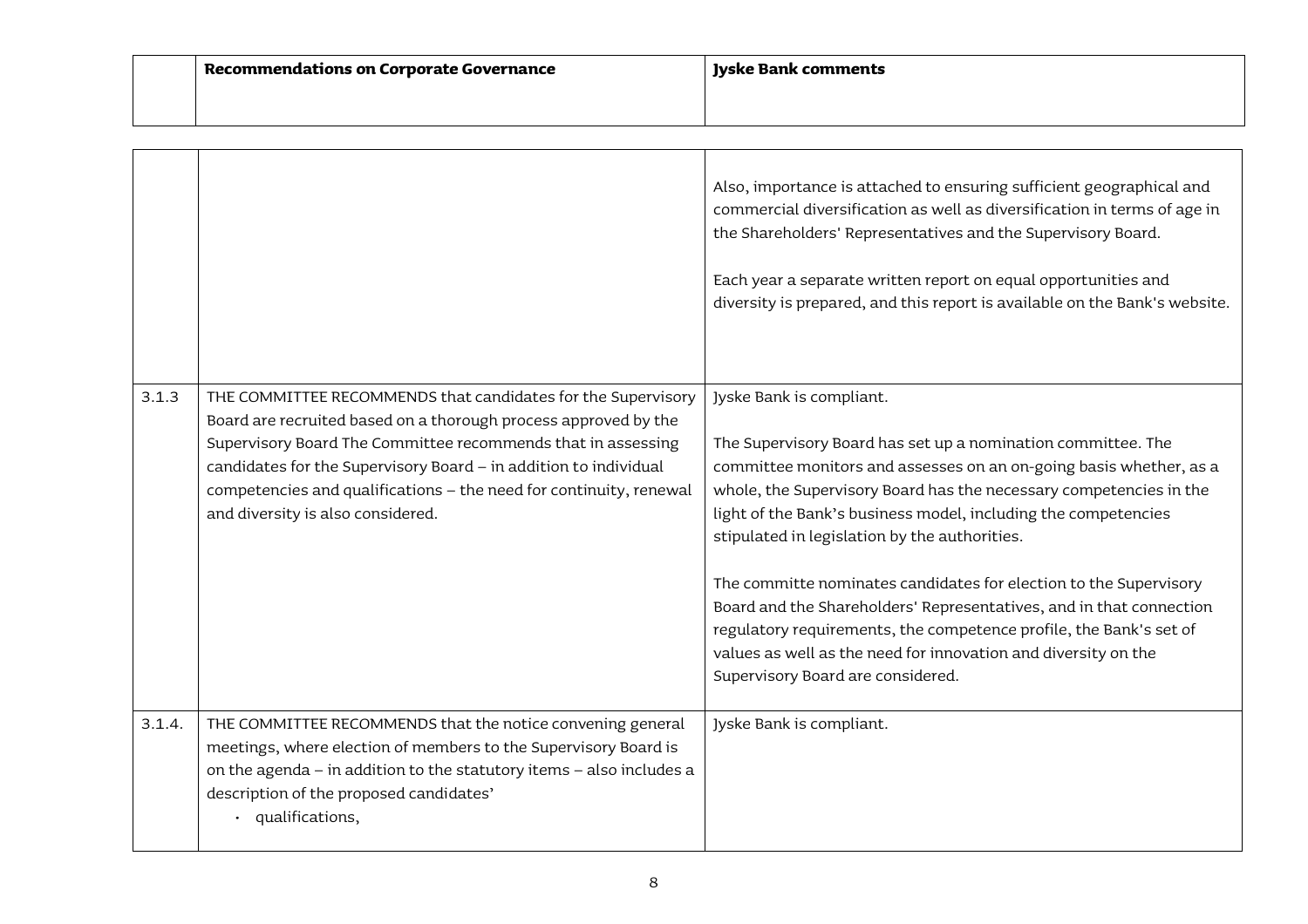| <b>Recommendations on Corporate Governance</b> | <b>Jyske Bank comments</b> |
|------------------------------------------------|----------------------------|
|                                                |                            |

|        | other managerial duties in commercial undertakings,<br>including board committees,<br>demanding organisational assignments and<br>$\bullet$<br>independence<br>$\bullet$                                                                                                                                                                                                                                                                                                                                                                                                                                                                                                                        |                                                                                                                                                         |
|--------|-------------------------------------------------------------------------------------------------------------------------------------------------------------------------------------------------------------------------------------------------------------------------------------------------------------------------------------------------------------------------------------------------------------------------------------------------------------------------------------------------------------------------------------------------------------------------------------------------------------------------------------------------------------------------------------------------|---------------------------------------------------------------------------------------------------------------------------------------------------------|
| 3.1.5. | THE COMMITTEE RECOMMENDS that members to the Supervisory<br>Board elected by the general meeting stand for election every year<br>at the annual general meeting, and that the members are<br>nominated and elected individually.                                                                                                                                                                                                                                                                                                                                                                                                                                                                | Jyske Bank is compliant.<br>However, Supervisory Board members elected by the Shareholders'<br>Representatives are elected for a period of three years. |
| 3.2.   | The board of director's independence                                                                                                                                                                                                                                                                                                                                                                                                                                                                                                                                                                                                                                                            |                                                                                                                                                         |
| 3.2.1. | THE COMMITTEE RECOMMENDS that at least half of the members<br>of the Supervisory Board elected in general meeting are<br>independent in order for the Supervisory Board to be able to act<br>independently avoiding conflicts of interests.                                                                                                                                                                                                                                                                                                                                                                                                                                                     | Jyske Bank is compliant.                                                                                                                                |
|        | In order to be independent, the member in question may not:<br>be or within the past five years have been a member of the<br>$\bullet$<br>executive management or an executive employee in the<br>company, a subsidiary or a group,<br>within the past five years have received large emoluments<br>from the company/group, a subsidiary or a group company<br>in another capacity than as a member of the Supervisory<br>Board,<br>represent or be associated with a controlling shareholder,<br>within the past year have had a business relationship (e.g.<br>$\bullet$<br>personally or indirectly as a partner or an employee,<br>shareholder, customer, supplier or member of a governing |                                                                                                                                                         |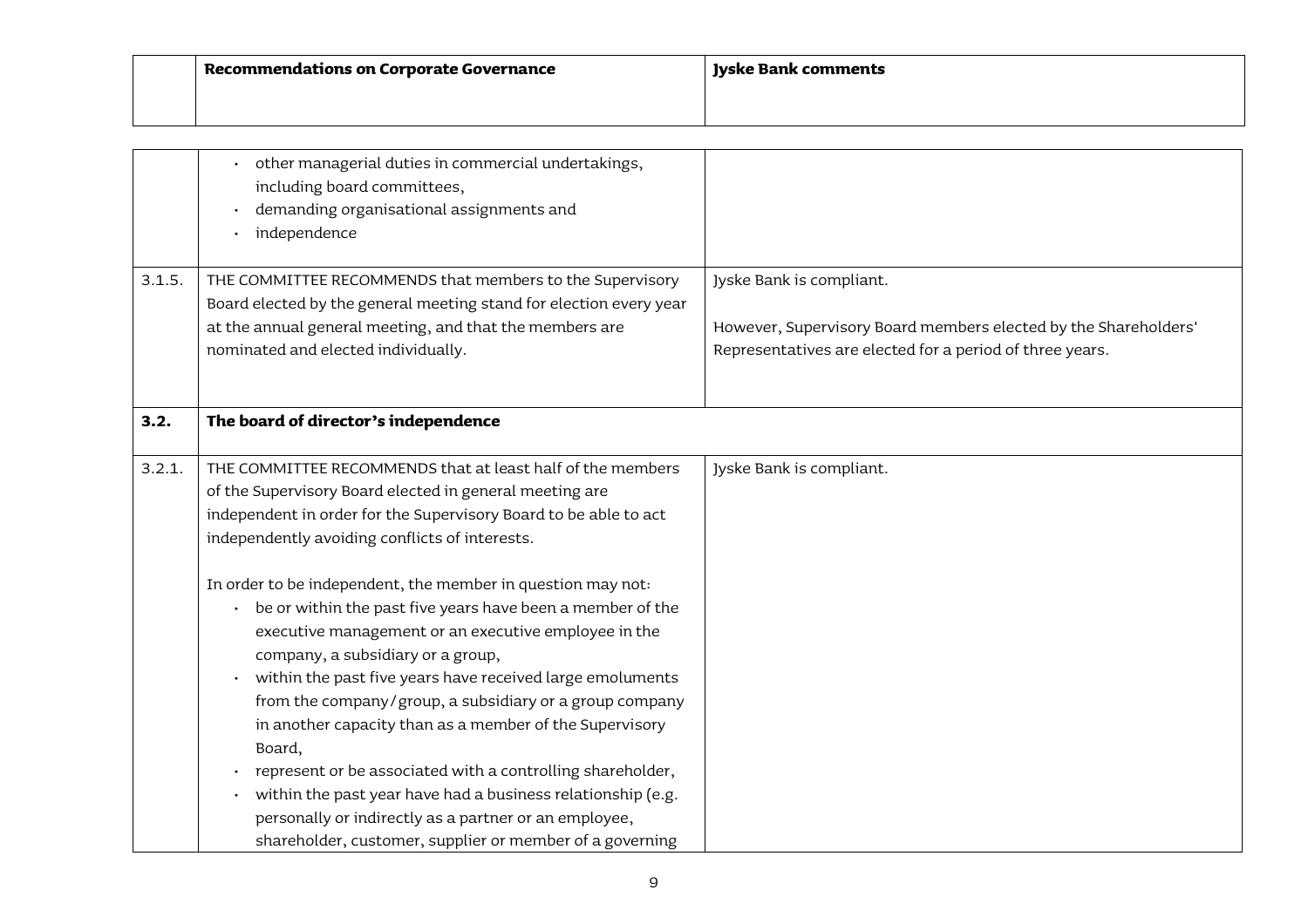| $\mid$ Recommendations on Corporate Governance | <b>Byske Bank comments</b> |
|------------------------------------------------|----------------------------|
|                                                |                            |

|        | body in companies with similar relations) with the company,<br>a subsidiary or a group company, which is significant for the<br>company and/or the business relationship,<br>be or within the past three years have been employed with<br>or a partner in the same company as the company's auditor<br>elected in general meeting,<br>be a CEO in a company with cross-memberships in the<br>company's management,<br>have been a member of the Supervisory Board for more than<br>twelve years, or<br>be closely related to persons, who are not independent, cf.<br>the above-stated criteria.<br>Even if a member of the Supervisory Board does not fall within the<br>above-stated criteria, the Supervisory Board may for other reasons |                          |
|--------|----------------------------------------------------------------------------------------------------------------------------------------------------------------------------------------------------------------------------------------------------------------------------------------------------------------------------------------------------------------------------------------------------------------------------------------------------------------------------------------------------------------------------------------------------------------------------------------------------------------------------------------------------------------------------------------------------------------------------------------------|--------------------------|
|        | decide that the member in question is not independent.                                                                                                                                                                                                                                                                                                                                                                                                                                                                                                                                                                                                                                                                                       |                          |
|        |                                                                                                                                                                                                                                                                                                                                                                                                                                                                                                                                                                                                                                                                                                                                              |                          |
| 3.2.2. | THE COMMITEE RECOMMENDS that members of the executive<br>management are not members of the Supervisory Board and that<br>members retiring from the executive management does not join<br>the Supervisory Board immediately thereafter.                                                                                                                                                                                                                                                                                                                                                                                                                                                                                                       | Jyske Bank is compliant. |
| 3.3.   | Members of the Supervisory Board and the number of other managerial duties                                                                                                                                                                                                                                                                                                                                                                                                                                                                                                                                                                                                                                                                   |                          |
| 3.3.1. | THE COMITTEE RECOMMENDS that the Supervisory Board and each<br>of the members on the Supervisory Board, in connection with the<br>annual evaluation, cf. recommendation 3.5.1., assesses how much<br>time is required to perform the board duties. The aim is for the<br>individual member of the Supervisory Board not to take on more                                                                                                                                                                                                                                                                                                                                                                                                      | Jyske Bank is compliant. |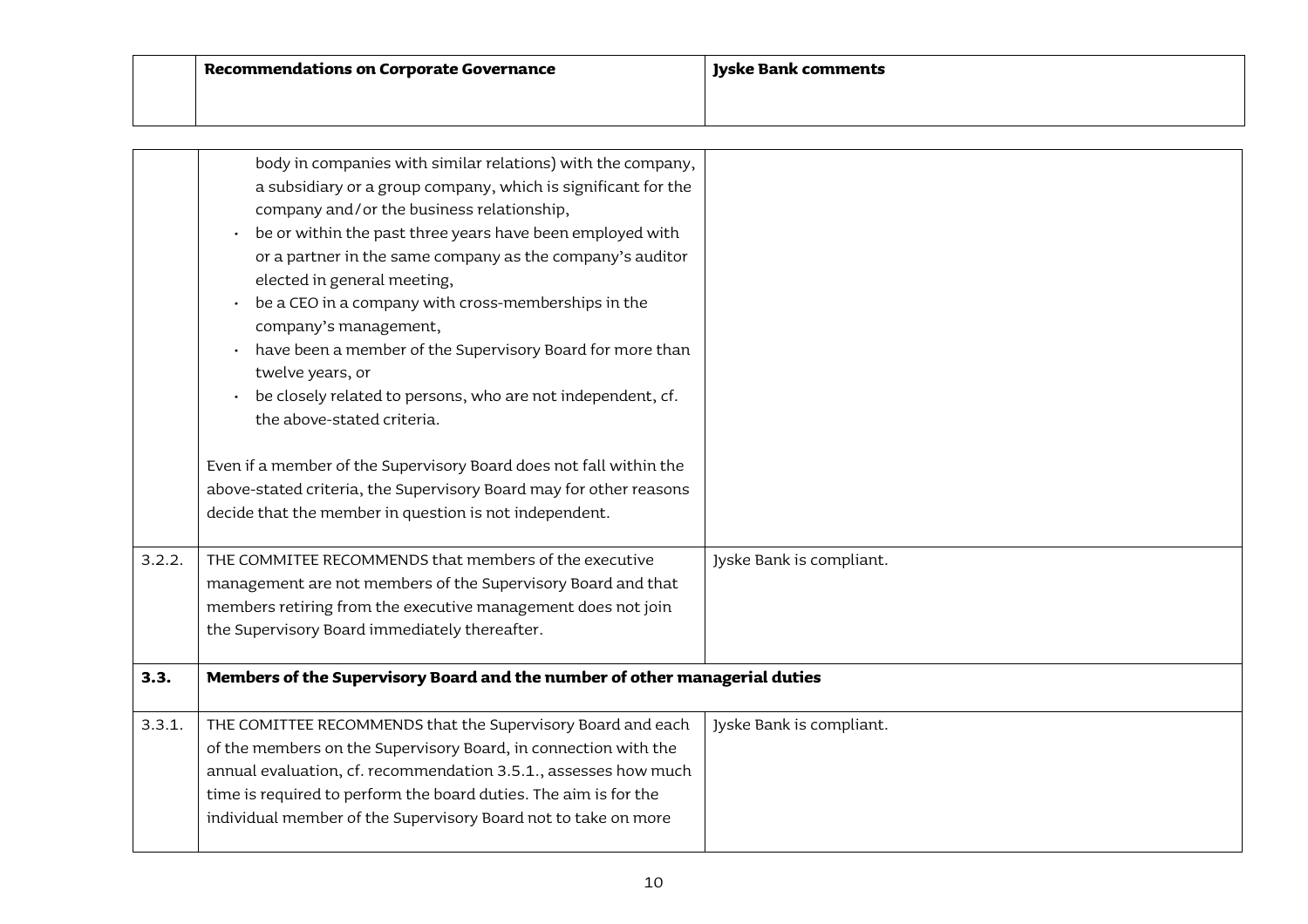| Recommendations on Corporate Governance | Jyske Bank comments |
|-----------------------------------------|---------------------|
|                                         |                     |

|        | managerial duties than the board member in question is able to<br>perform in a satisfactory manner.                                                                                                                                                                                                                                                                                                                                                                                                                                                                                                                                                                                                                                                                                                                                      |                          |
|--------|------------------------------------------------------------------------------------------------------------------------------------------------------------------------------------------------------------------------------------------------------------------------------------------------------------------------------------------------------------------------------------------------------------------------------------------------------------------------------------------------------------------------------------------------------------------------------------------------------------------------------------------------------------------------------------------------------------------------------------------------------------------------------------------------------------------------------------------|--------------------------|
|        |                                                                                                                                                                                                                                                                                                                                                                                                                                                                                                                                                                                                                                                                                                                                                                                                                                          |                          |
| 3.3.2. | THE COMMITTEE RECOMMENDS that the management<br>commentary, in addition to the statutory requirements, contains<br>the following information on the individual members of the<br>Supervisory Board:<br>position,<br>age and gender,<br>competencies and qualifications of relevance to the<br>company,<br>independence,<br>year of joining the Supervisory Board,<br>year of expiry of the current election period,<br>participation in meetings of the Supervisory Board and<br>committee meetings,<br>managerial duties in other commercial undertakings,<br>$\bullet$<br>including board committees, and demanding organisational<br>assignments, and<br>the number of shares, options, warrants, etc. that the<br>member holds in the company and its group companies and<br>any changes in such holdings during the financial year. | Jyske Bank is compliant. |
| 3.4.   | <b>Board committees</b>                                                                                                                                                                                                                                                                                                                                                                                                                                                                                                                                                                                                                                                                                                                                                                                                                  |                          |
|        | Establishing board committees may increase efficiency and improve the overall quality of the Supervisory Board's work.<br>Board committees should solely have a preparatory function prior to the Supervisory Board's consideration of and decision on a matter. As a result,<br>all significant information should not solely be received by the board committee but should be submitted to all members of the Supervisory Board,                                                                                                                                                                                                                                                                                                                                                                                                       |                          |
|        | nor should the Supervisory Board restrict or omit matters for consideration and decision by the Supervisory Board.                                                                                                                                                                                                                                                                                                                                                                                                                                                                                                                                                                                                                                                                                                                       |                          |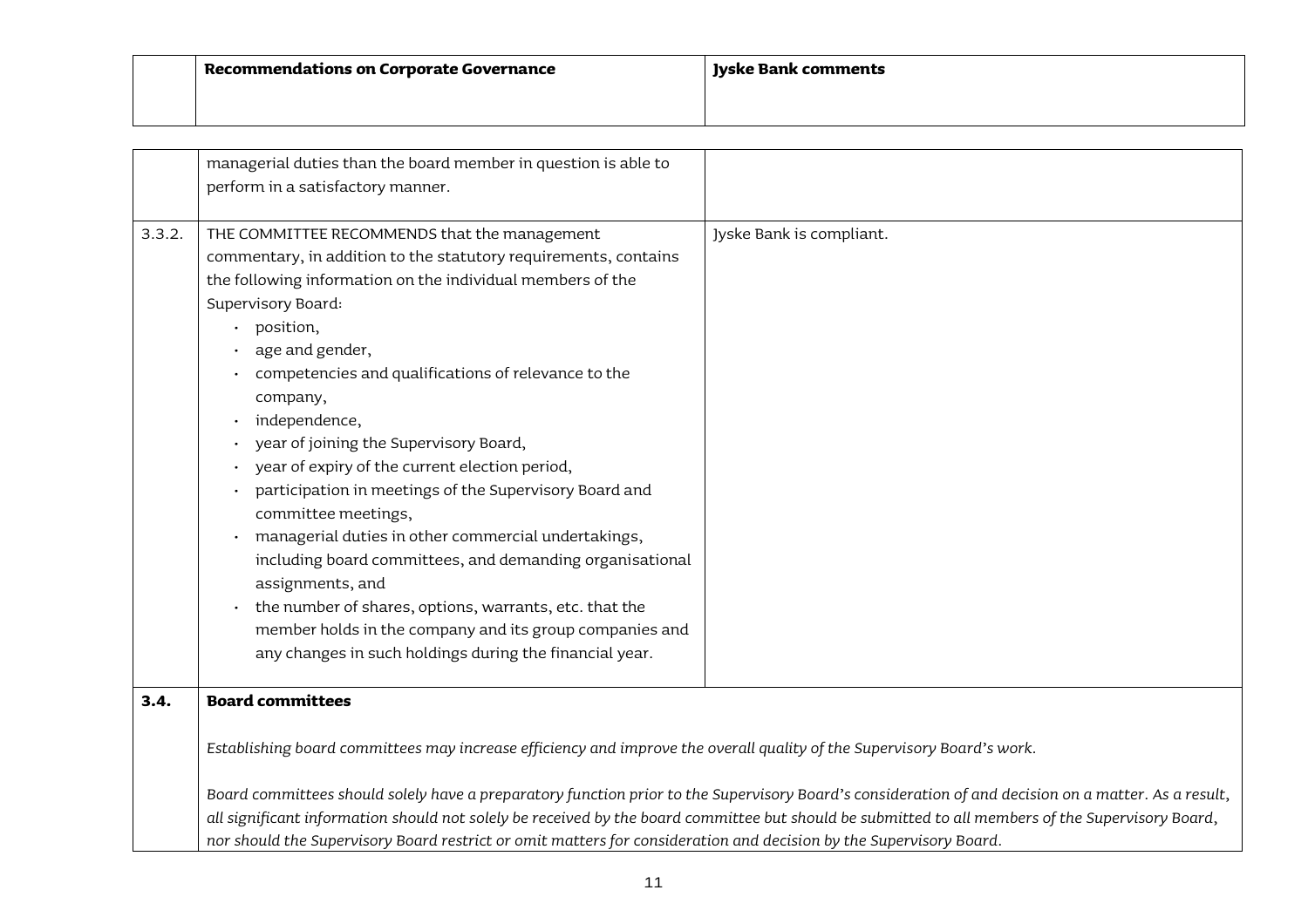|        | Consequently, the Supervisory Board remain responsible for decisions prepared by a board committee                                                                                                                                                                                                                                                                                                                                                                                                                                |                                                                                                                                                   |
|--------|-----------------------------------------------------------------------------------------------------------------------------------------------------------------------------------------------------------------------------------------------------------------------------------------------------------------------------------------------------------------------------------------------------------------------------------------------------------------------------------------------------------------------------------|---------------------------------------------------------------------------------------------------------------------------------------------------|
|        | The Committee recommends that the Supervisory Board, in addition to the statutory audit committee, as a minimum establishes a nomination<br>committee and a remuneration committee. If the company is particularly exposed, or if other circumstances render it relevant for the company to<br>set up additional permanent committees, the Supervisory Board should consider this. Examples of other permanent committees may be a research<br>and development committee, a conduct and compliance committee or a risk committee. |                                                                                                                                                   |
|        | handle important assignments or matters that may be of a temporary nature, for instance, for the purpose of addressing reputational issues,<br>negotiating large acquisitions or responding to takeover bids The recommendations do not cover such ad hoc board committees.                                                                                                                                                                                                                                                       | In order to ensure the required focus and time spent on a particular assignment, the Supervisory Board may elect to set up an ad hoc committee to |
| 3.4.1. | THE COMMITTEE RECOMMENDS that the management describes in<br>the management commentary:<br>• the board committees' most significant activities and<br>number of meetings in the past year, and<br>the members on the individual board committees, including<br>$\bullet$<br>the chairperson and the independence of the members of<br>the committee in question.<br>In addition, it is recommended that the board committees' terms<br>of reference are published on the company's website.                                       | Jyske Bank is compliant in that the description of the board committees<br>can be found on the website.                                           |
| 3.4.2. | THE COMMITTEE RECOMMENDS that board committees solely<br>consist of members of the Supervisory Board and that the majority<br>of the members of the board committees are independent.                                                                                                                                                                                                                                                                                                                                             | Jyske Bank is compliant.                                                                                                                          |
| 3.4.3. | THE COMMITTEE RECOMMENDS that the Supervisory Board<br>establishes an audit committee and appoints a chairperson of the<br>audit committee, who is not the chairperson of the Supervisory                                                                                                                                                                                                                                                                                                                                         | Jyske Bank is compliant.                                                                                                                          |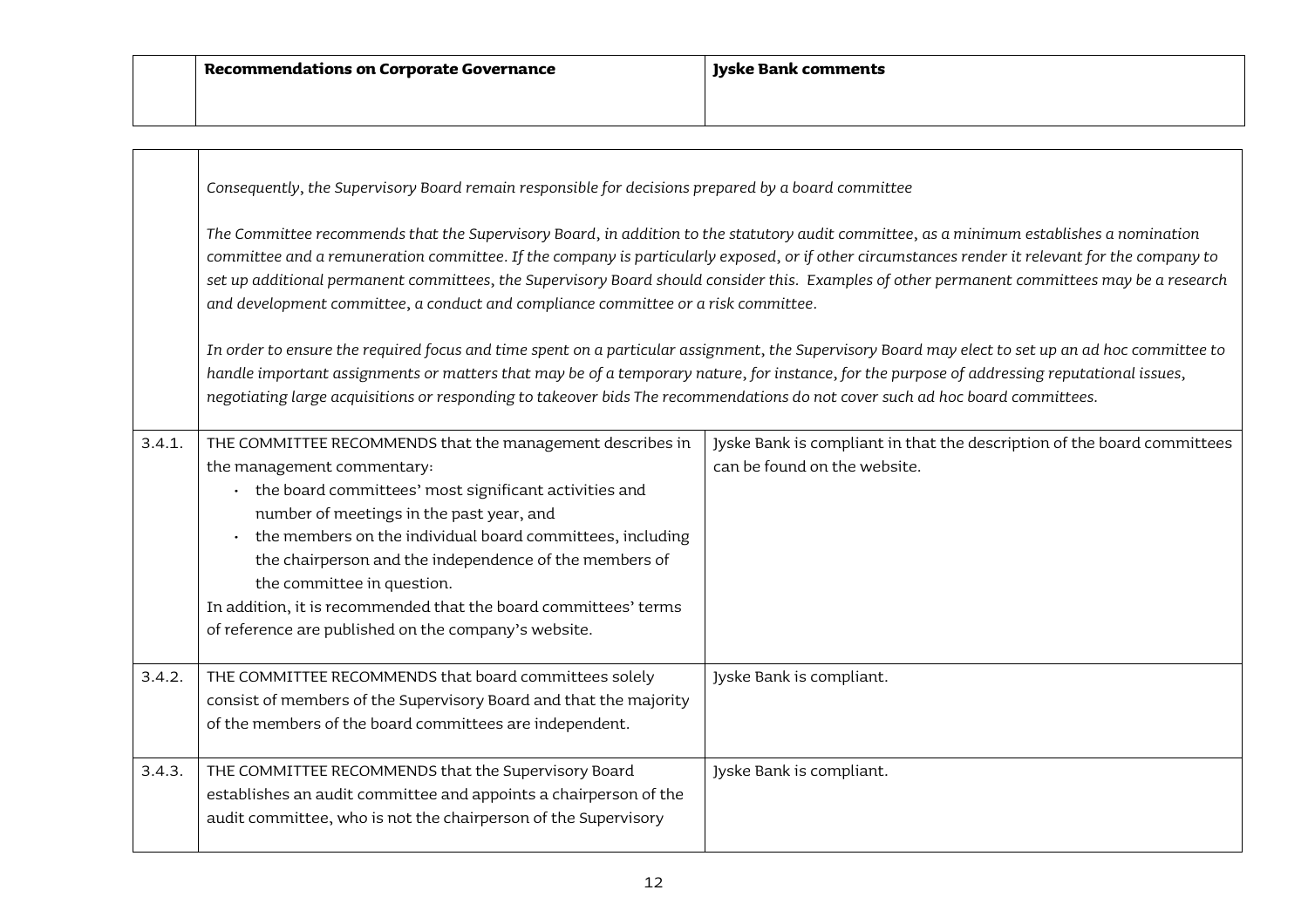| Board The Committee recommends that the audit committee, in                                              |
|----------------------------------------------------------------------------------------------------------|
| addition to its statutory duties, assists the Supervisory Board in:                                      |
| supervising the correctness of the published financial                                                   |
| information, including accounting practices in significant                                               |
| areas, significant accounting estimates and related party                                                |
| transactions,                                                                                            |
| reviewing internal control and risk areas in order to ensure                                             |
| management of significant risks, including in relation to                                                |
| the announced financial outlook,                                                                         |
| assessing the need for internal audit,                                                                   |
| performing the evaluation of the auditor elected by the                                                  |
| general meeting,                                                                                         |
| reviewing the auditor fee for the auditor elected by the                                                 |
| general meeting,                                                                                         |
| supervising the scope of the non-audit services performed                                                |
| by the auditor elected by the general meeting, and                                                       |
| ensuring regular interaction between the auditor elected by                                              |
| the general meeting and the Supervisory Board, for<br>instance, that the Supervisory Board and the audit |
| committee at least once a year meet with the auditor                                                     |
| without the executive management being present.                                                          |
|                                                                                                          |
| If the Supervisory Board, based on a recommendation from the                                             |
| audit committee, decides to set up an internal audit function, the                                       |
| audit committee must:                                                                                    |
|                                                                                                          |
| prepare terms of reference and recommendations on the                                                    |
| nomination, employment and dismissal of the head of the                                                  |
| internal audit function and on the budget for the                                                        |
| department,                                                                                              |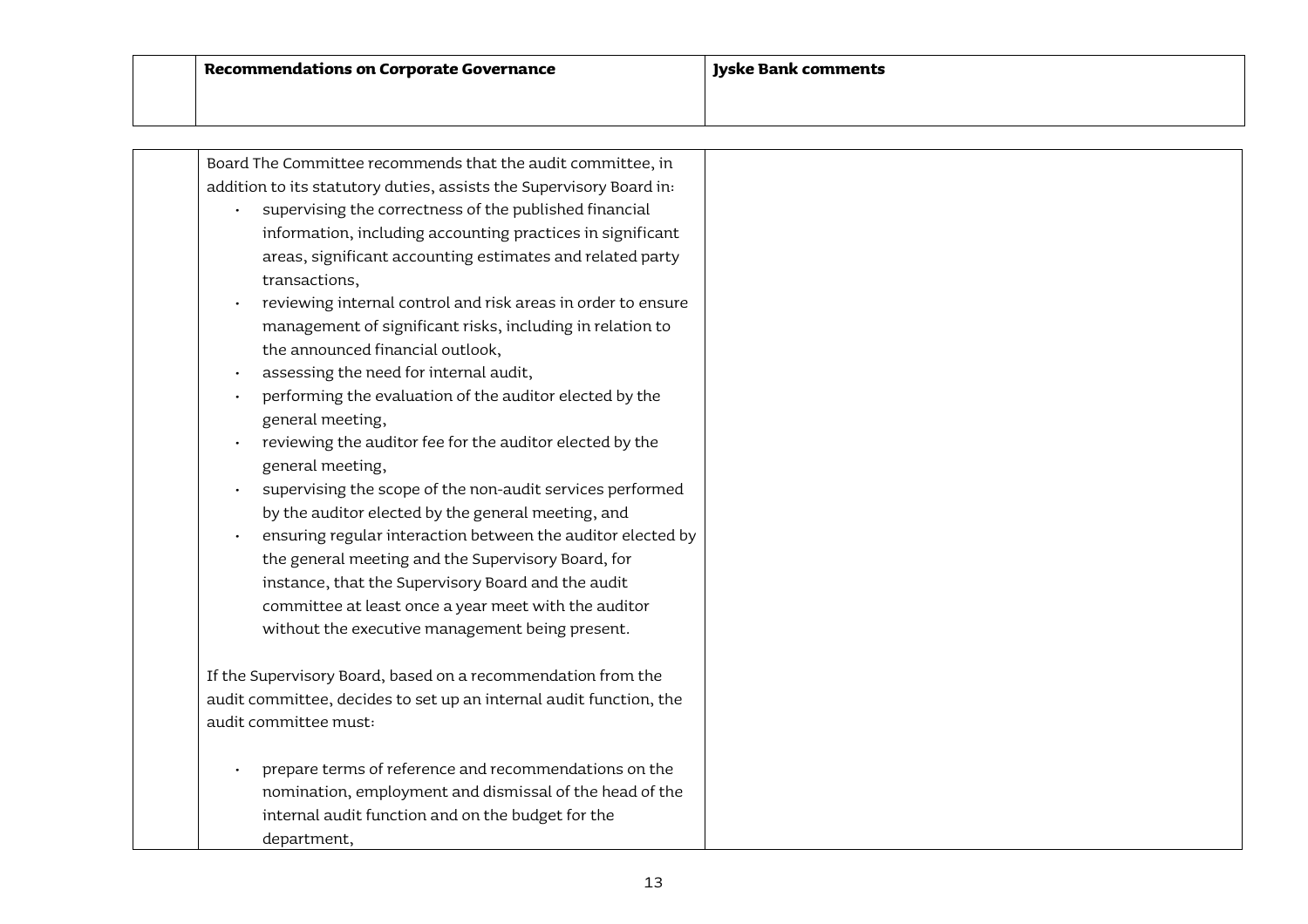|        | ensure that the internal audit function has sufficient<br>resources and competencies to perform its role, and<br>supervise the executive management's follow-up on the<br>conclusions and recommendations of the internal audit<br>function.                                                                                                                                                                                                                                                                                                                                                                                                                                                                                                                                                                                                                                                                                                                                                                                                                                                                                                                    |                                                                                                                                                                                                                                        |
|--------|-----------------------------------------------------------------------------------------------------------------------------------------------------------------------------------------------------------------------------------------------------------------------------------------------------------------------------------------------------------------------------------------------------------------------------------------------------------------------------------------------------------------------------------------------------------------------------------------------------------------------------------------------------------------------------------------------------------------------------------------------------------------------------------------------------------------------------------------------------------------------------------------------------------------------------------------------------------------------------------------------------------------------------------------------------------------------------------------------------------------------------------------------------------------|----------------------------------------------------------------------------------------------------------------------------------------------------------------------------------------------------------------------------------------|
| 3.4.4. | THE COMMITTEE RECOMMENDS that the Supervisory Board<br>establishes a nomination committee to perform at least the<br>following preparatory tasks:<br>describing the required qualifications for a given member<br>of the Supervisory Board and the executive management,<br>the estimated time required for performing the duties of<br>this member of the Supervisory Board and the<br>competencies, knowledge and experience that is or should<br>be represented in the two management bodies,<br>on an annual basis evaluating the Supervisory Board and<br>the executive management's structure, size, composition<br>and results and preparing recommendations for the<br>Supervisory Board for any changes,<br>in cooperation with the chairperson handling the annual<br>evaluation of the Supervisory Board and assessing the<br>individual management members' competencies,<br>knowledge, experience and succession as well as reporting<br>on it to the Supervisory Board,<br>handling the recruitment of new members to the<br>Supervisory Board and the executive management and<br>nominating candidates for the Supervisory Board's<br>approval, | Jyske Bank is compliant in respect of the Supervisory Board.<br>However, Jyske Bank's Supervisory Board has delegated the right of<br>nomination as regards the composition of the Executive Board to the<br>CEO and Managing Director |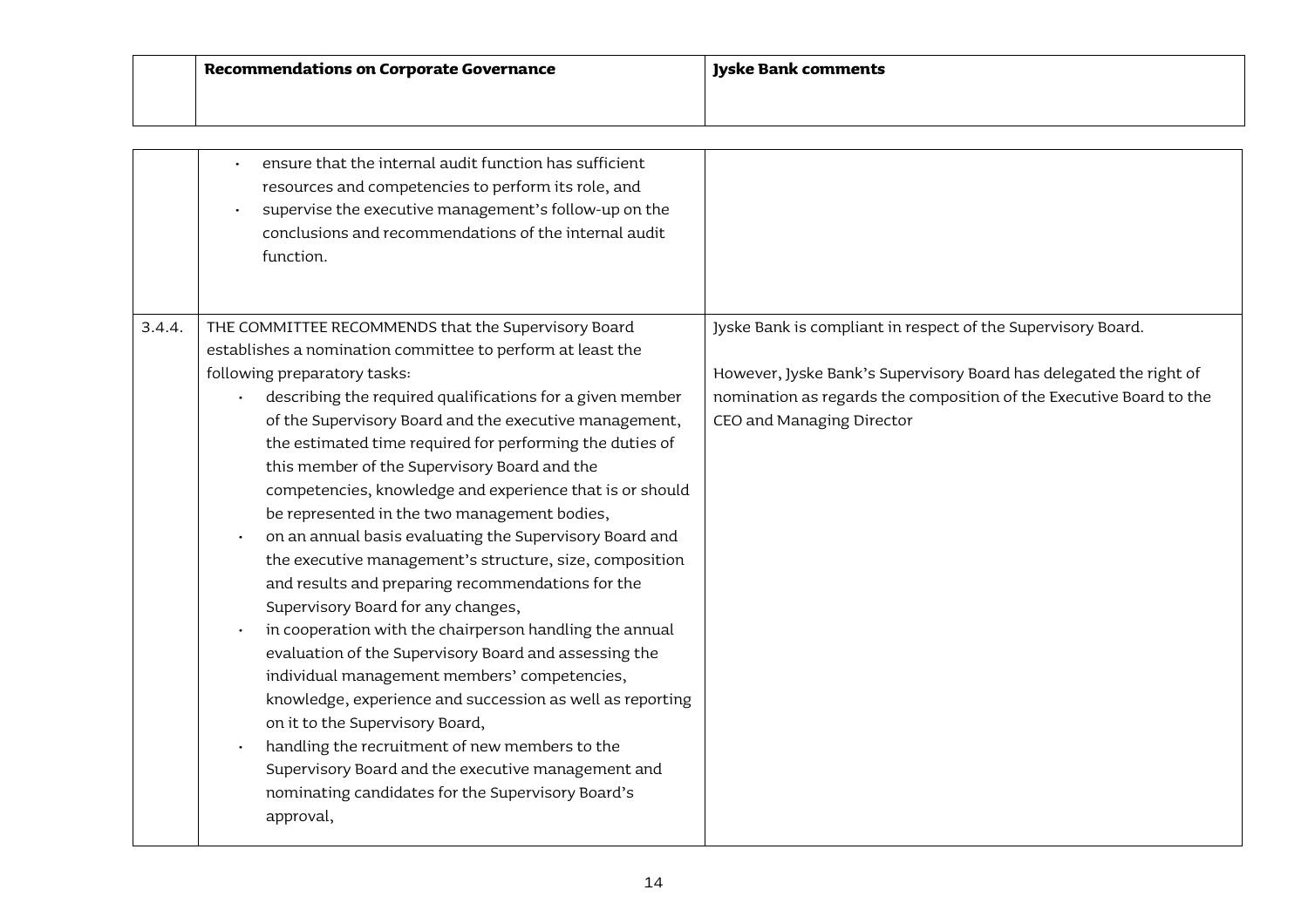| Recommendations on Corporate Governance | Jyske Bank comments |
|-----------------------------------------|---------------------|
|                                         |                     |

|        | ensuring that a succession plan for the executive                   |                                    |
|--------|---------------------------------------------------------------------|------------------------------------|
|        | management is in place,                                             |                                    |
|        | supervising executive managements' policy for the                   |                                    |
|        | engagement of executive employees, and                              |                                    |
|        | supervising the preparation of a diversity policy for the           |                                    |
|        | Supervisory Board's approval.                                       |                                    |
| 3.4.5. | THE COMMITTEE RECOMMENDS that the Supervisory Board                 | Jyske Bank is compliant.           |
|        | establishes a remuneration committee to perform at least the        |                                    |
|        | following preparatory tasks:                                        |                                    |
|        | preparing a draft remuneration policy for the Supervisory           |                                    |
|        | Board's approval prior to the presentation at the general           |                                    |
|        | meeting,                                                            |                                    |
|        | providing a proposal to the Supervisory Board on the                |                                    |
|        | remuneration of the members of the executive                        |                                    |
|        | management,                                                         |                                    |
|        | providing a proposal to the Supervisory Board on the                |                                    |
|        | remuneration of the Supervisory Board prior to the                  |                                    |
|        | presentation at the general meeting,                                |                                    |
|        | ensuring that the management's actual remuneration                  |                                    |
|        | complies with the company's remuneration policy and the             |                                    |
|        | evaluation of the individual member's performance, and              |                                    |
|        | assisting in the preparation of the annual remuneration             |                                    |
|        | report for the Supervisory Board's approval prior to the            |                                    |
|        | presentation for the general meeting's advisory vote.               |                                    |
|        |                                                                     |                                    |
| 3.5.   | <b>Evaluation of the Supervisory Board and the executive</b>        |                                    |
|        | management                                                          |                                    |
|        |                                                                     |                                    |
| 3.5.1. | THE COMMITTEE RECOMMENDS that the Supervisory Board once a          | Jyske Bank is partially compliant. |
|        | year evaluates the Supervisory Board and at least every three years |                                    |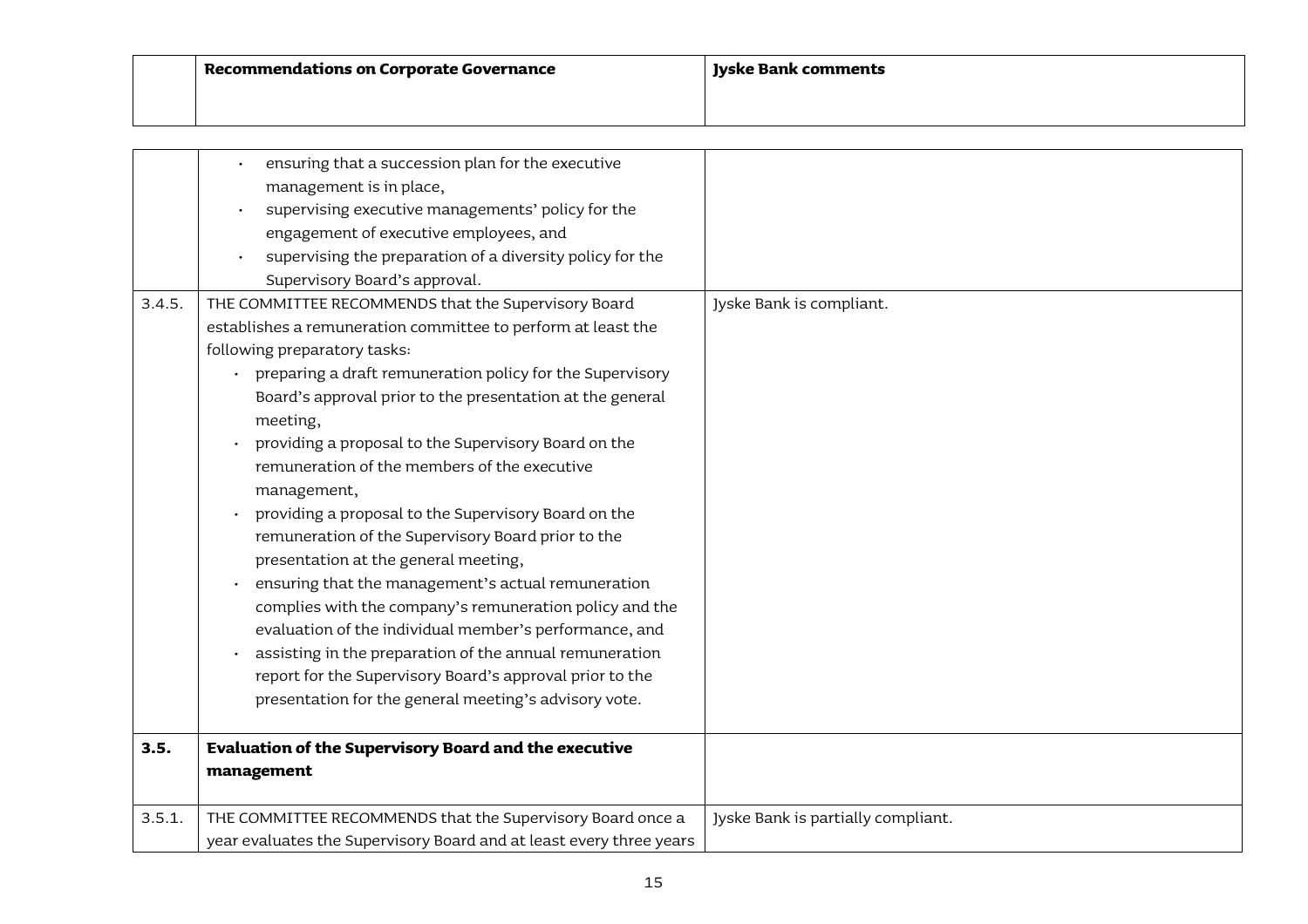|        | engages external assistance in the evaluation The Committee         | Jyske Bank will involve external assistance as required. |
|--------|---------------------------------------------------------------------|----------------------------------------------------------|
|        | recommends that the evaluation focuses on the recommendations       |                                                          |
|        | on the Supervisory Board's work, efficiency, composition and        |                                                          |
|        | organisation, cf. recommendations 3.1.-3.4. above, and that the     |                                                          |
|        | evaluation as a minimum always includes the following topics:       |                                                          |
|        | the composition of the Supervisory Board with focus on              |                                                          |
|        | competencies and diversity                                          |                                                          |
|        | the Supervisory Board and the individual member's                   |                                                          |
|        | contribution and results,                                           |                                                          |
|        | the cooperation on the Supervisory Board and between the            |                                                          |
|        | Supervisory Board and the executive management,                     |                                                          |
|        | the chairperson's leadership of the Supervisory Board,              |                                                          |
|        | the committee structure and the work in the committees,             |                                                          |
|        | the organisation of the work of the Supervisory Board and           |                                                          |
|        | the quality of the material provided to the Supervisory             |                                                          |
|        | Board, and                                                          |                                                          |
|        | the board members' preparation for and active                       |                                                          |
|        | participation in the meetings of the Supervisory Board.             |                                                          |
|        |                                                                     |                                                          |
| 3.5.2. | THE COMMITTEE RECOMMENDS that the entire Supervisory Board          | Jyske Bank is compliant.                                 |
|        | discusses the result of the evaluation of the Supervisory Board and |                                                          |
|        | that the procedure for the evaluation and the general conclusions   |                                                          |
|        | of the evaluation are described in the management commentary,       |                                                          |
|        | on the company's website and at the company's general meeting.      |                                                          |
|        |                                                                     |                                                          |
| 3.5.3. | THE COMMITTEE RECOMMENDS that the Supervisory Board at least        | Jyske Bank is compliant.                                 |
|        | once a year evaluates the work and results of the executive         |                                                          |
|        | management according to preestablished criteria, and that the       |                                                          |
|        | chairperson reviews the evaluation together with the executive      |                                                          |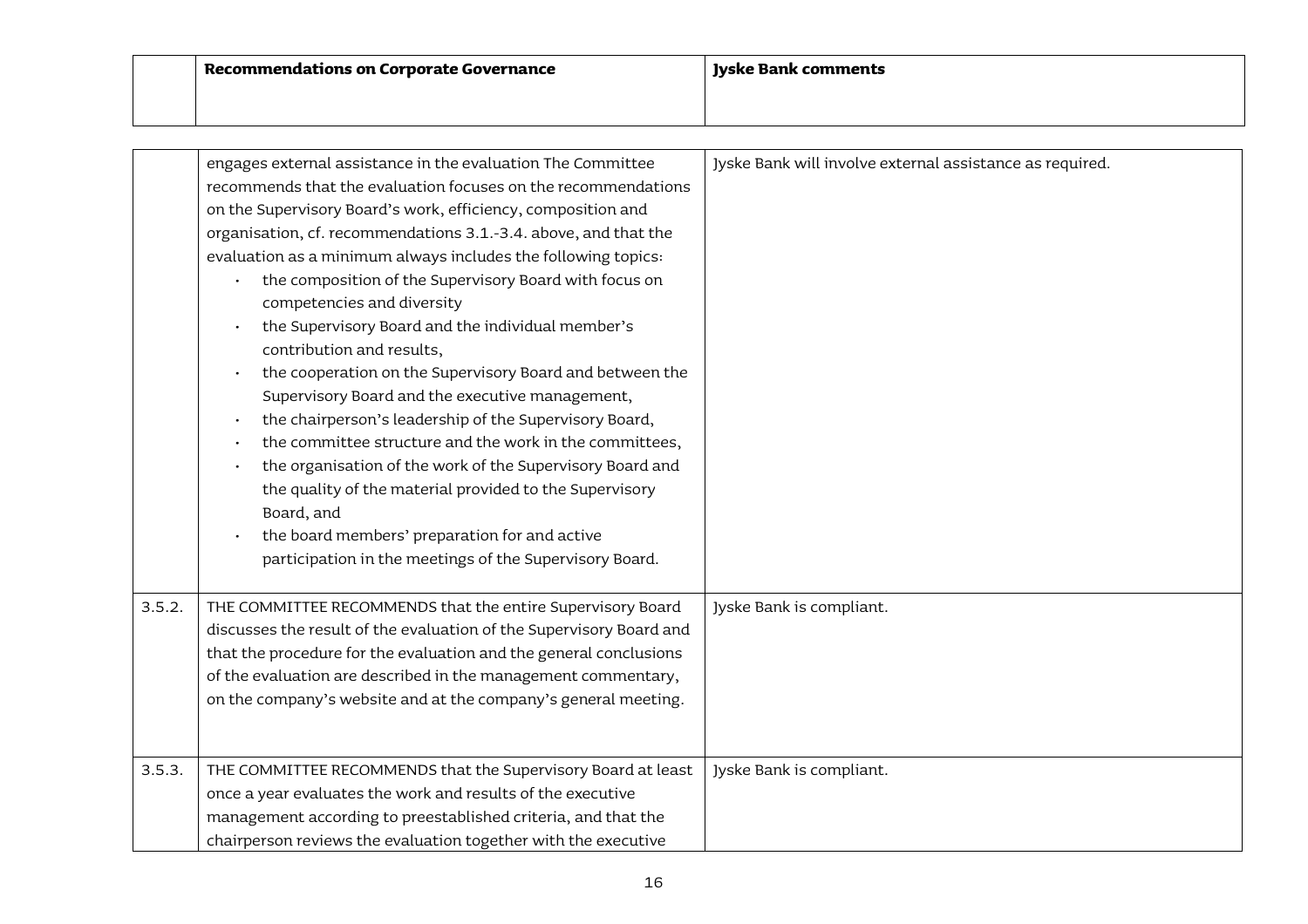| Recommendations on Corporate Governance | Jyske Bank comments |
|-----------------------------------------|---------------------|
|                                         |                     |

|    | management. In addition, the Supervisory Board should on a<br>continuous basis assess the need for changes in the structure and                                                                                                                                                                                                                                                                                                                                                          |  |
|----|------------------------------------------------------------------------------------------------------------------------------------------------------------------------------------------------------------------------------------------------------------------------------------------------------------------------------------------------------------------------------------------------------------------------------------------------------------------------------------------|--|
|    | composition of the executive management, including in respect of                                                                                                                                                                                                                                                                                                                                                                                                                         |  |
|    | diversity, succession planning and risks, in light of the company's                                                                                                                                                                                                                                                                                                                                                                                                                      |  |
|    | strategy.                                                                                                                                                                                                                                                                                                                                                                                                                                                                                |  |
|    |                                                                                                                                                                                                                                                                                                                                                                                                                                                                                          |  |
| 4. | <b>Remuneration of management</b>                                                                                                                                                                                                                                                                                                                                                                                                                                                        |  |
|    | Principles:                                                                                                                                                                                                                                                                                                                                                                                                                                                                              |  |
|    | In order to facilitate a better understanding and acknowledgement of the compensation package offered to the management it is important that<br>there is openness and transparency concerning the company's overall remuneration policy and the size of the remuneration of the individual<br>members of management. The remuneration policy should support the company's long-term value creation, and the Supervisory Board should<br>consider whether the remuneration is reasonable. |  |
|    | In addition, competitive remuneration is a precondition for attracting and retaining competent members to the management The company should<br>have a remuneration policy under which the overall remuneration, i.e. the fixed and variable parts and the other employment terms, are<br>reasonable and in accordance with the individual management member's responsibilities, performance and value creation.                                                                          |  |
|    | The variable part of the remuneration (incentive pay) will normally be divided into short-term remuneration, typically cash-based bonus schemes,<br>relating to the results achieved in a specific financial year, and long-term remuneration, typically share-based incentive schemes, relating to the<br>company's development over a number of years.                                                                                                                                 |  |
|    | A short-term bonus scheme should in addition to the short-term targets and results be viewed in relation to the company's strategic direction and<br>the remuneration depending on the achievement of long-term results.                                                                                                                                                                                                                                                                 |  |
|    | In order to support the long-term value creation, the variable part of the remuneration relating to the long-term incentive schemes should be based<br>on realised results over a period of at least three years. The Supervisory Board should consider the value of the remuneration at the time of<br>allocation as well as the potential value at the time of exercise based on pessimistic, expected and optimistic scenarios.                                                       |  |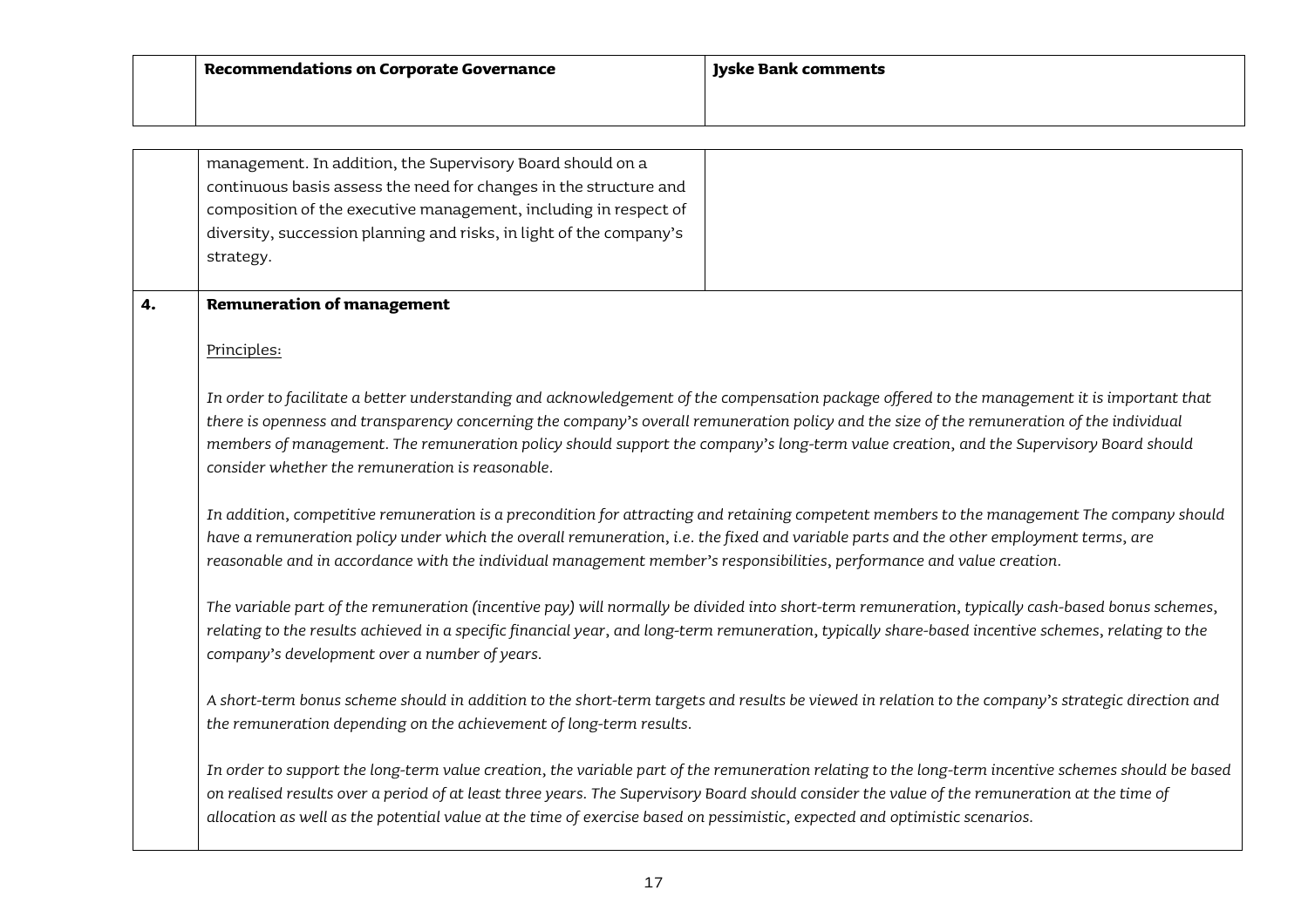|                                                                                                                                                                            | The Supervisory Board should ensure a reasonable and responsible correlation between remuneration and value creation. Short-term bonus<br>schemes as well as long-term incentive schemes should be established in a manner that does not unduly promote short-sighted and risk-prone<br>conduct. |                                                                                                                    |
|----------------------------------------------------------------------------------------------------------------------------------------------------------------------------|--------------------------------------------------------------------------------------------------------------------------------------------------------------------------------------------------------------------------------------------------------------------------------------------------|--------------------------------------------------------------------------------------------------------------------|
| A company may wholly or partly replace cash remuneration of the Supervisory Board with remuneration paid in shares of the company<br>corresponding to an equivalent value. |                                                                                                                                                                                                                                                                                                  |                                                                                                                    |
| 4.1.                                                                                                                                                                       | Remuneration of the Supervisory Board and the executive management                                                                                                                                                                                                                               |                                                                                                                    |
| 4.1.1.                                                                                                                                                                     | that the remuneration for the Supervisory Board and the executive<br>management and the other terms of employment/service is<br>considered competitive and consistent with the company's long-<br>term shareholder interests.                                                                    | Jyske Bank is compliant.                                                                                           |
| 4.1.2.                                                                                                                                                                     | THE COMMITTEE RECOMMENDS that share-based incentive<br>schemes are revolving, i.e. that they are periodically granted, and<br>that they primarily consist of long-term schemes with a vesting or<br>maturity period of at least three years.                                                     | Jyske Bank is compliant. However, Jyske Bank does not have<br>incentive schemes.                                   |
| 4.1.3.                                                                                                                                                                     | THE COMMITTEE RECOMMENDS that the variable part of the<br>remuneration has a cap at the time of grant, and that there is<br>transparency in respect of the potential value at the time of<br>exercise under pessimistic, expected and optimistic scenarios.                                      | Jyske Bank is compliant but does, however, not have incentive<br>schemes.                                          |
| 4.1.4.                                                                                                                                                                     | THE COMMITTEE RECOMMENDS that the overall value of the<br>remuneration for the notice period, including severance payment,<br>in connection with a member of the executive management's                                                                                                          | Jyske Bank is compliant as regards new and renegotiated contracts.<br>Existing contracts will not be discontinued. |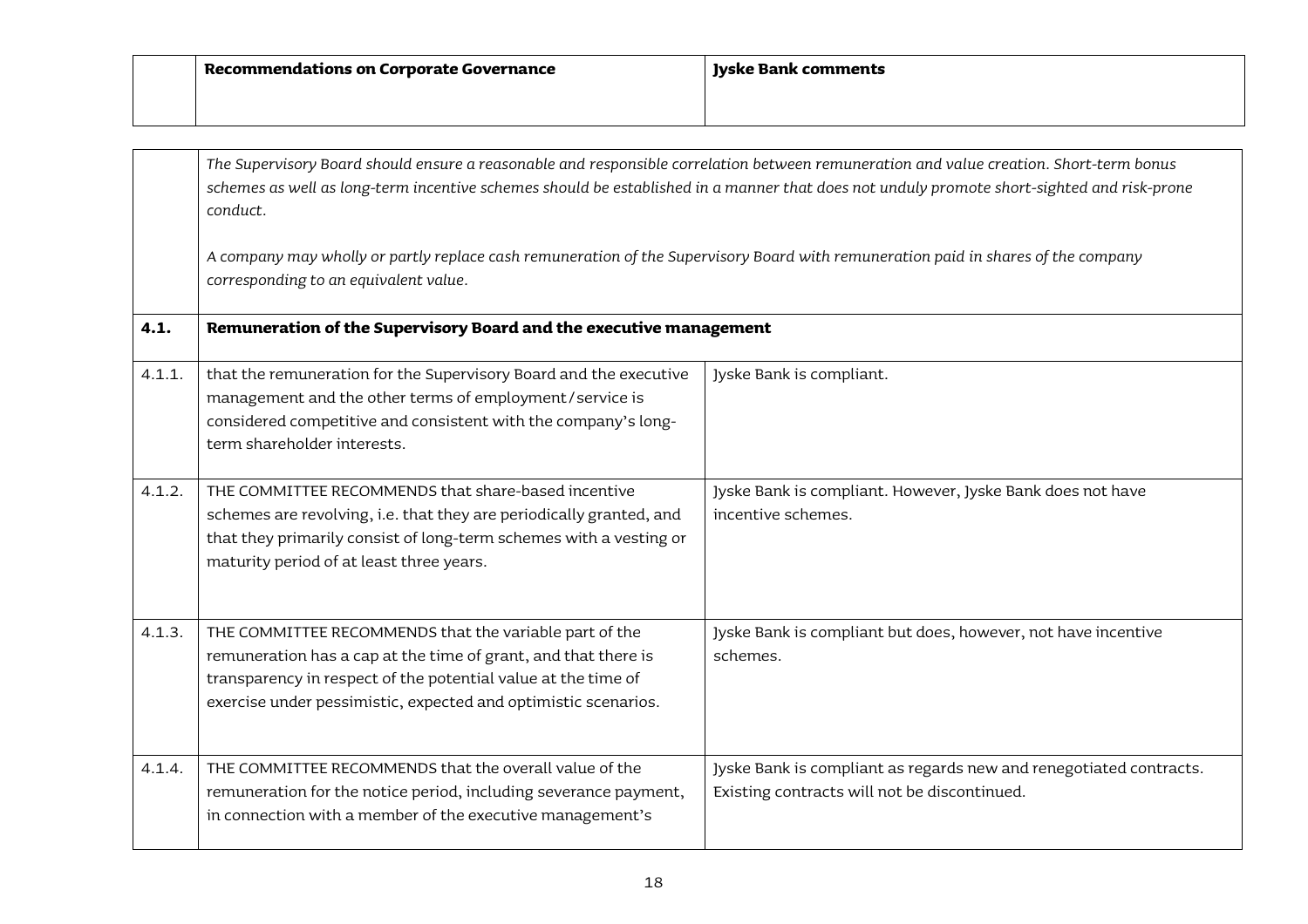| $\mathop{!}\nolimits$ Recommendations on Corporate Governance | Jyske Bank comments |
|---------------------------------------------------------------|---------------------|
|                                                               |                     |

|        | departure, does not exceed two years' remuneration including all<br>remuneration elements.                                                                                                                                                                                                                                                                                                                                                                                                                                                                                                                                                                                                                                                                                                                                                                                    |                                                                       |
|--------|-------------------------------------------------------------------------------------------------------------------------------------------------------------------------------------------------------------------------------------------------------------------------------------------------------------------------------------------------------------------------------------------------------------------------------------------------------------------------------------------------------------------------------------------------------------------------------------------------------------------------------------------------------------------------------------------------------------------------------------------------------------------------------------------------------------------------------------------------------------------------------|-----------------------------------------------------------------------|
| 4.1.5. | THE COMMITTEE RECOMMENDS that members of the Supervisory<br>Board are not remunerated with share options and warrants.                                                                                                                                                                                                                                                                                                                                                                                                                                                                                                                                                                                                                                                                                                                                                        | Jyske Bank is compliant.                                              |
| 4.1.6. | THE COMMITTEE RECOMMENDS that the company has the option<br>to reclaim, in whole or in part, variable remuneration from the<br>Supervisory Board and the executive management if the<br>remuneration granted, earned or paid was based on information,<br>which subsequently proves to be incorrect, or if the recipient acted<br>in bad faith in respect of other matters, which implied payment of a<br>too large variable remuneration.                                                                                                                                                                                                                                                                                                                                                                                                                                    | Jyske Bank is compliant but does not, however have incentive schemes. |
| 5.     | <b>Risk management</b><br>Risk and risk management becomes increasingly decisive. Effective risk management contributes to reducing the strategic and business risks, to<br>ensuring compliance and to securing the quality of the basis for management decisions and the financial reporting.<br>Companies are exposed to different risks. Therefore, it is important that the Supervisory Board identifies and considers the company-specific risks<br>and ensures that effective risk management is in place, including appropriate internal control. This also applies to the company's risks in relation to<br>sustainability.<br>Risk management should be a regular item on the "annual wheel" of the Supervisory Board and the company should report on the procedure for<br>exposing risks, the identified significant risks and how the company handles such risks. |                                                                       |
| 5.1.   | Identification of risks and openness in respect of additional information                                                                                                                                                                                                                                                                                                                                                                                                                                                                                                                                                                                                                                                                                                                                                                                                     |                                                                       |